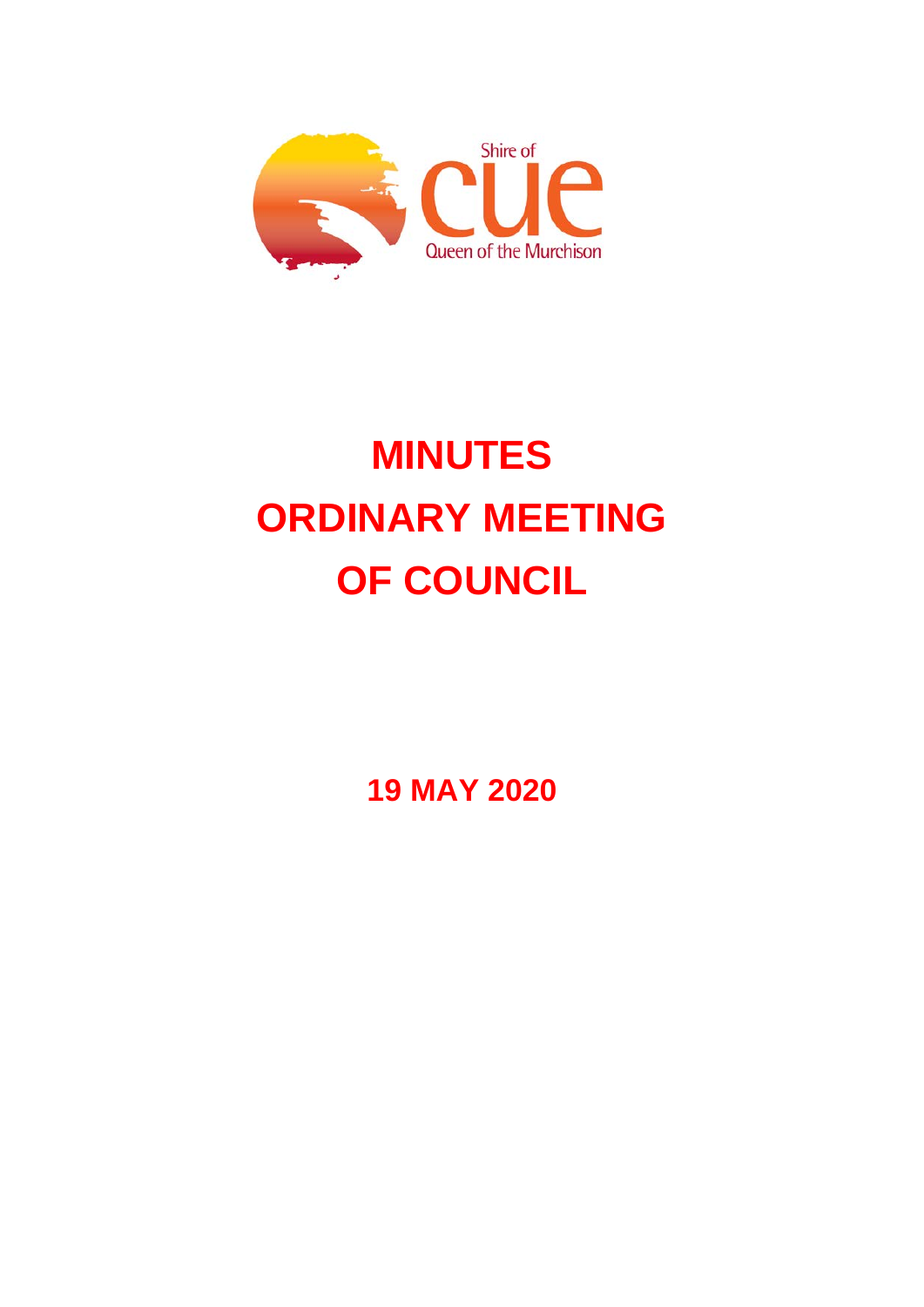# SHIRE OF CUE Ordinary Council Meeting **MINUTES**

Held in the Council Chambers, 73 Austin Street Cue on Tuesday 19 May 2020 commencing at 6:30pm

| 1.   |                                                                      |
|------|----------------------------------------------------------------------|
| 1.1  | APPLICATION FOR LEAVE OF ABSENCE - CR ROSS PIGDON  4                 |
| 2.   |                                                                      |
| 3.   |                                                                      |
| 4.   |                                                                      |
| 5.   |                                                                      |
| 6.   |                                                                      |
| 7.   |                                                                      |
| 8.   |                                                                      |
| 9.   |                                                                      |
| 10.  |                                                                      |
| 10.1 |                                                                      |
| 10.2 |                                                                      |
| 10.3 |                                                                      |
| 10.4 | <b>PROPOSED MINING ACTIVITY ON MAINLAND TOWNSITE TENEMENTS  16</b>   |
| 10.5 |                                                                      |
| 11.  | <b>MOTIONS BY MEMBERS OF WHICH PREVIOUS NOTICE HAS BEEN GIVEN 30</b> |
| 12   | MOTIONS FOR CONSIDERATION AT THE NEXT MEETING  30                    |
| 13.  |                                                                      |
| 14   | <b>MATTERS FOR WHICH THE MEETING MAY BE CLOSED 30</b>                |
| 14.1 |                                                                      |
| 15   |                                                                      |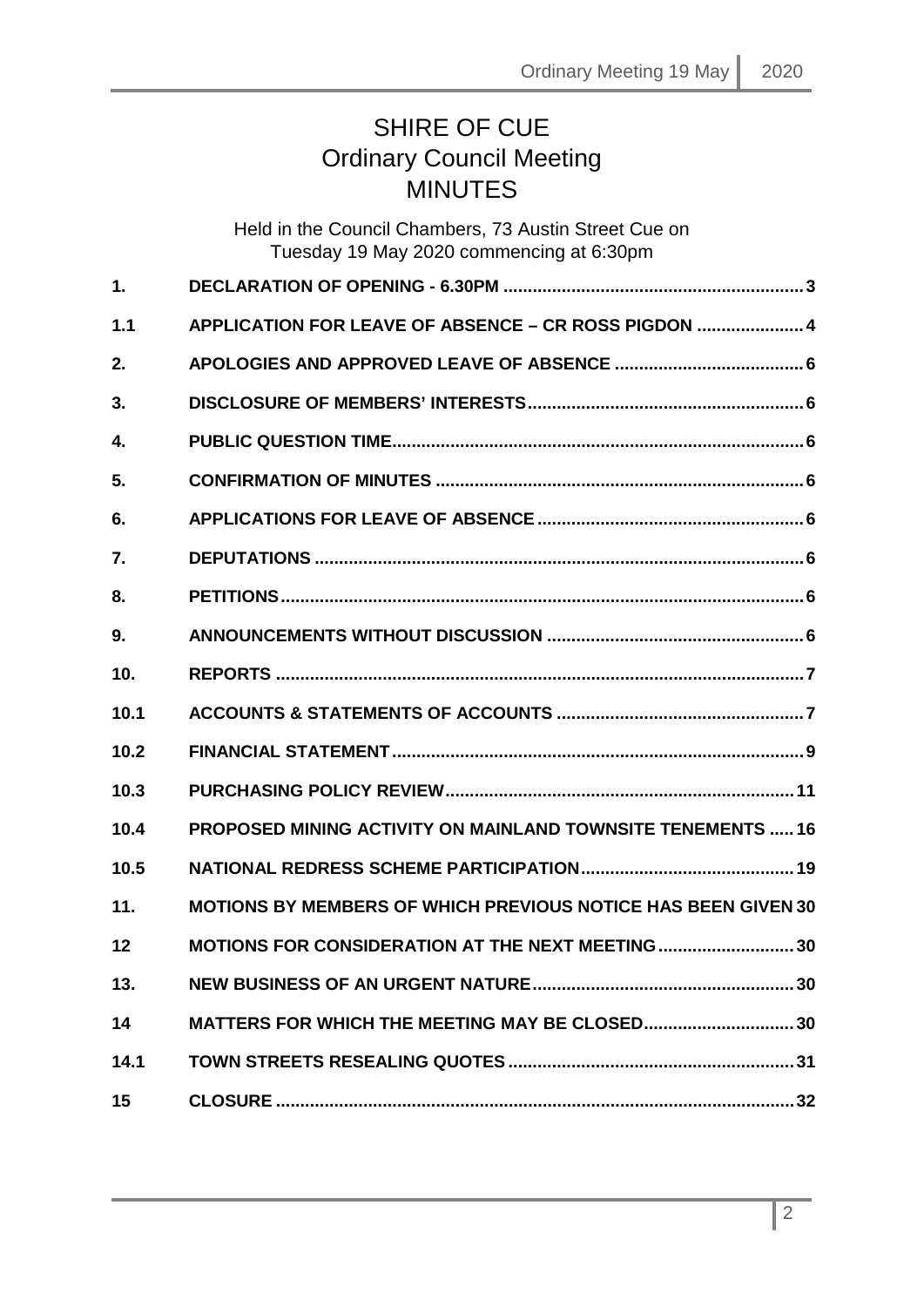# <span id="page-2-0"></span>**1. DECLARATION OF OPENING - 6.30PM**

The Presiding Member welcomed those present and read the following disclaimer:

*No responsibility whatsoever is implied or accepted by the Shire of Cue for any act, omission or statement or intimation occurring during this Meeting.*

*It is strongly advised that persons do not act on what is heard at this Meeting and should only rely on written confirmation of council's decision, which will be provided within fourteen (14) days of this Meeting.*

# **PRESENT**:

Councillor Les Price, Deputy Shire President (Presiding Member)

Councillor Ian Dennis

Councillor Ron Hogben

Councillor Leonie Fitzpatrick

Councillor Fred Spindler

Councillor Liz Houghton

#### **STAFF:**

Mr Rob Madson, Chief Executive Officer – Via video conference (*Mr Madson attended to provide advice on items he had prepared prior to taking Annual Leave*.)

Mr Richard Towell, Acting Chief Executive Officer

Ms Tracy Bachraty, Customer Service Officer

#### **GALLERY:**

Ms Catherine Willett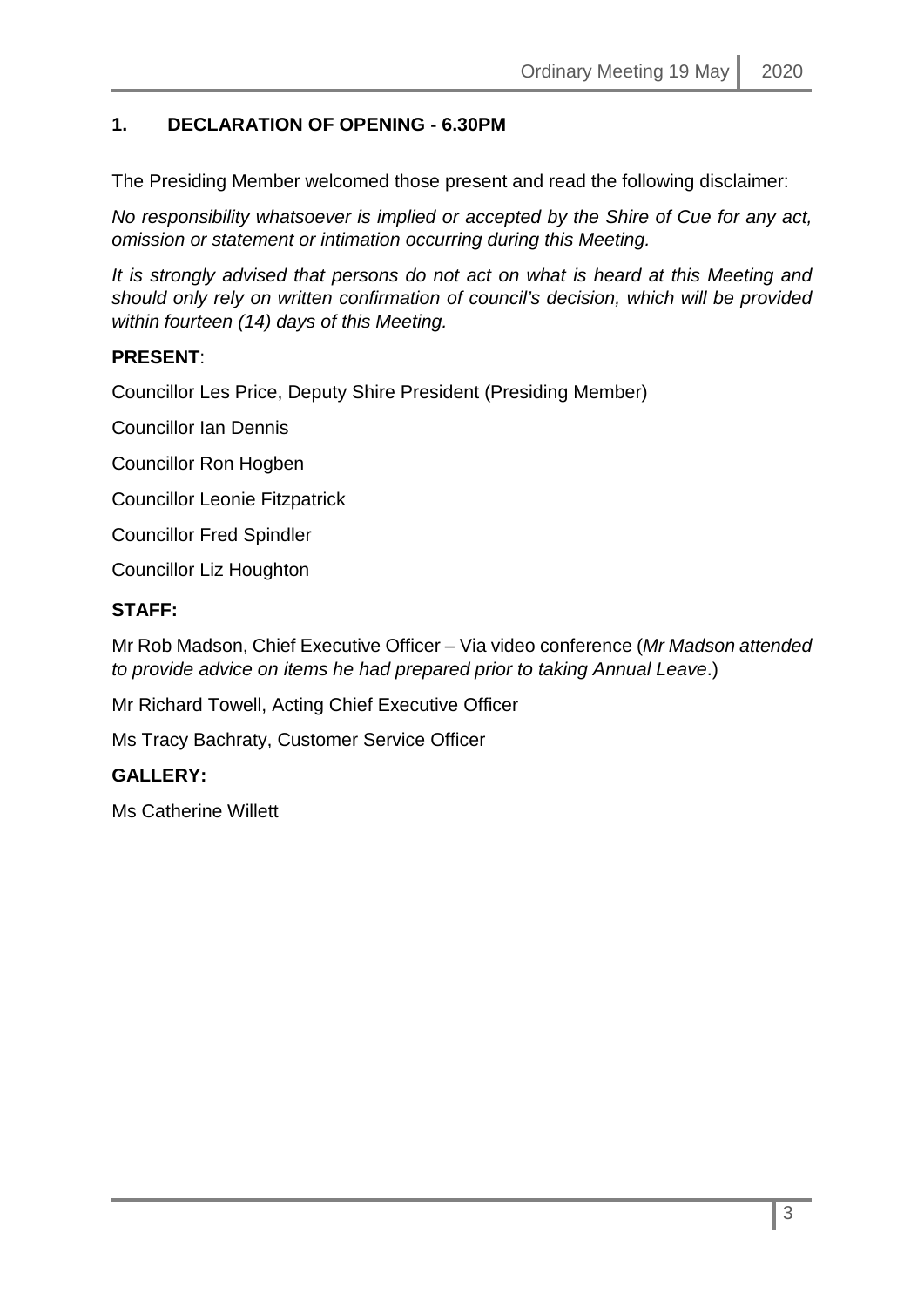# <span id="page-3-0"></span>**1.1 APPLICATION FOR LEAVE OF ABSENCE – CR ROSS PIGDON**

| APPLICANT:              | Cr Ross Pigdon                                  |
|-------------------------|-------------------------------------------------|
| DISCLOSURE OF INTEREST: | Nil                                             |
| <b>AUTHOR:</b>          | Richard Towell – Acting Chief Executive Officer |
| DATE:                   | 19 May 2020                                     |

#### *Matters for Consideration:*

Request for leave of absence.

### *Background:*

Cr Ross Pigdon is currently dealing with a personal matter and will not be available to attend the Ordinary Council Meeting on 19 May 2020 and is likely to miss the Ordinary Meeting of Council on 16 June 2020.

### *Comments:*

Nil

### *Statutory Environment:*

# **LOCAL GOVERNMENT ACT 1995 - SECT 2.25**

#### **2.25 . Disqualification for failure to attend meetings**

(1) A council may, by resolution, grant leave of absence, to a member.

(2) Leave is not to be granted to a member in respect of more than 6 consecutive ordinary meetings of the council without the approval of the Minister, unless all of the meetings are within a period of 3 months.

# *Policy Implications:*

Nil

#### *Financial Implications:*

Sitting fees will not be payable for the meetings not attended by Cr Pigdon.

# *Strategic Implications:*

Nil

# *Consultation:*

Rob Madson – Chief Executive Officer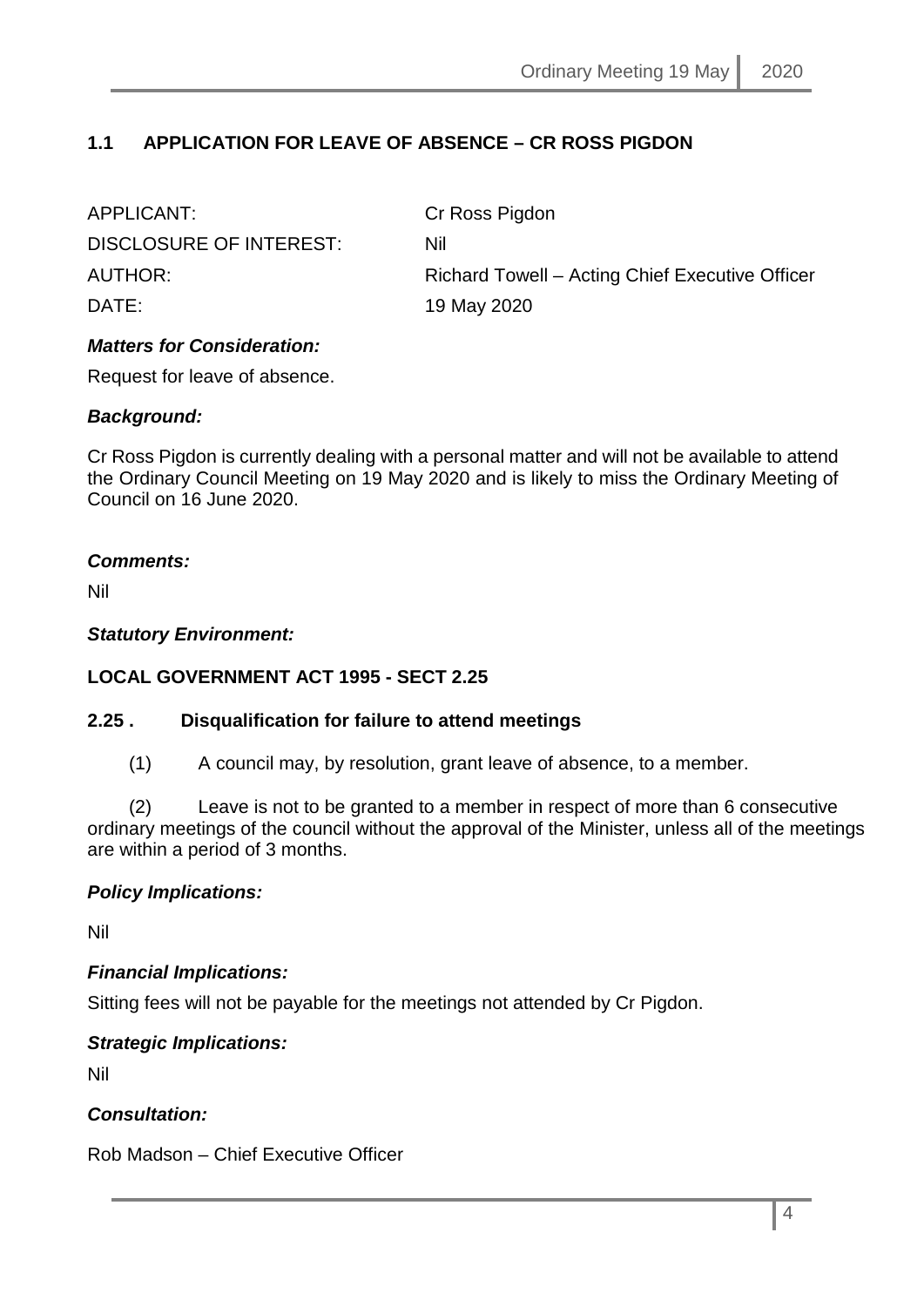*Officer's Recommendation:* **Voting requirement: Simple Majority**

That Cr Pigdon be granted leave of absence for the May and June ordinary meetings of **Council** 

*Council Decision: 01052020* **Voting requirement:** Simple Majority

**MOVED: CR HOUGHTON SECONDED: CR HOGBEN** 

That Cr Pigdon be granted leave of absence for the May and June ordinary meetings of Council

# **CARRIED 6/0**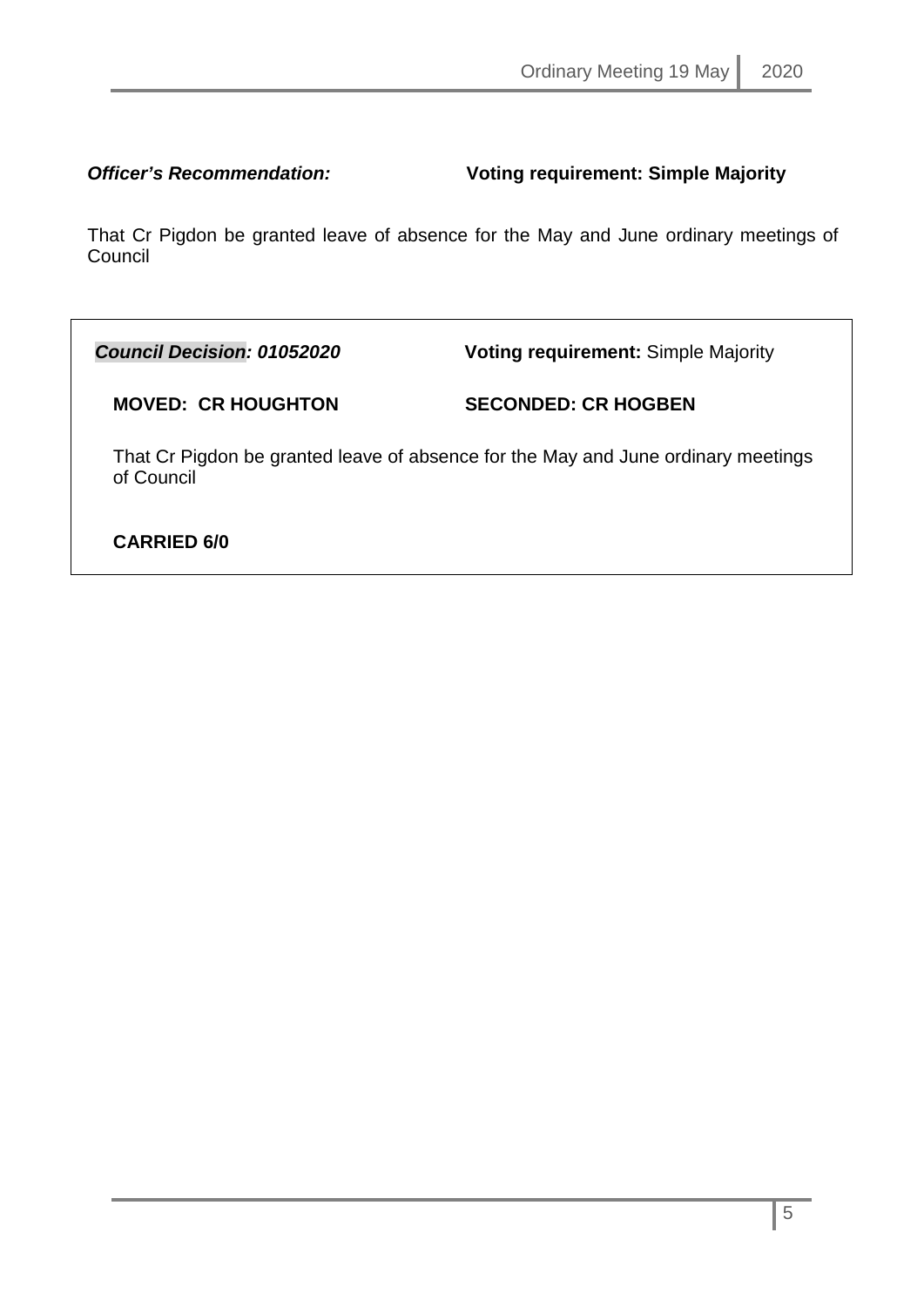# <span id="page-5-0"></span>**2. APOLOGIES AND APPROVED LEAVE OF ABSENCE**

Cr Pigdon, see item 1.1.

# <span id="page-5-1"></span>**3. DISCLOSURE OF MEMBERS' INTERESTS**

Nil

# <span id="page-5-2"></span>**4. PUBLIC QUESTION TIME**

Nil

# <span id="page-5-3"></span>**5. CONFIRMATION OF MINUTES**

| <b>Council Decision: 02052020</b> | <b>Voting Requirement: Simple Majority</b> |
|-----------------------------------|--------------------------------------------|
|                                   |                                            |

### **MOVED: Cr Spindler SECONDED: Cr Dennis**

That the Minutes of the Ordinary Meeting of 21 April 2020 are confirmed as a true and correct record of the meeting.

**Carried 6/0**

# <span id="page-5-4"></span>**6. APPLICATIONS FOR LEAVE OF ABSENCE**

See item 1.1

#### <span id="page-5-5"></span>**7. DEPUTATIONS**

Nil

# <span id="page-5-6"></span>**8. PETITIONS**

Nil

# <span id="page-5-7"></span>**9. ANNOUNCEMENTS WITHOUT DISCUSSION**

Nil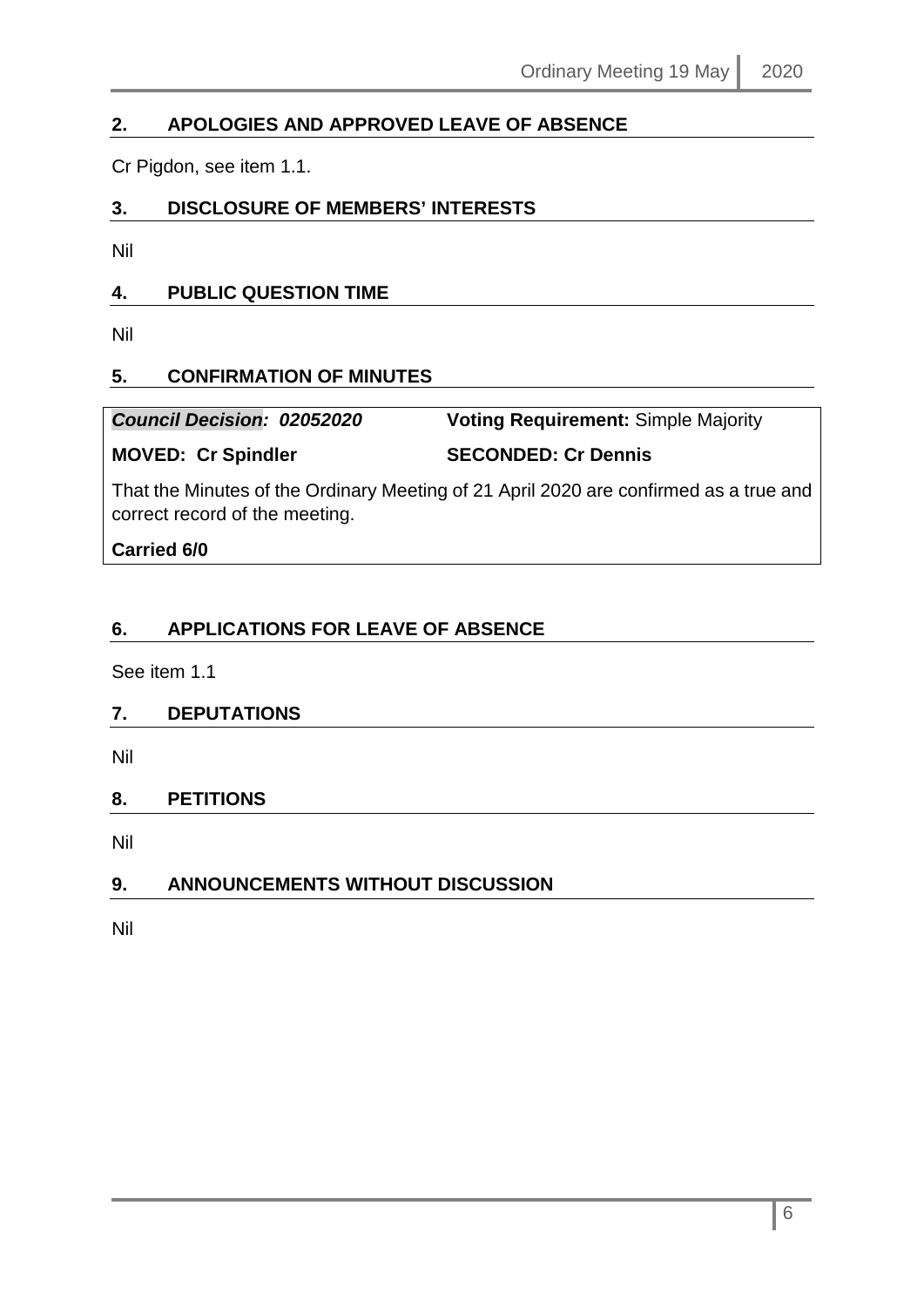# <span id="page-6-1"></span><span id="page-6-0"></span>**10. REPORTS**

# **10.1 ACCOUNTS & STATEMENTS OF ACCOUNTS**

| APPLICANT:                  | Shire of Cue                                    |
|-----------------------------|-------------------------------------------------|
| DISCLOSURE OF INTEREST: Nil |                                                 |
| AUTHOR:                     | Richard Towell – Deputy Chief Executive Officer |
| DATE:                       | 15 May 2020                                     |

#### *Matters for Consideration:*

To receive the List of Accounts Due & Submitted to Ordinary Council Meeting on 19 May 2020 as attached – see *Appendix 1.*

#### *Background:*

The local government under its delegated authority to the CEO to make payments from the municipal and trust funds is required to prepare a list of accounts each month showing each account paid and presented to Council at the next ordinary Council meeting. The list of accounts prepared and presented to Council must form part of the minutes of that meeting.

#### *Comments:*

The list of accounts is for the month of April 2020.

#### *Statutory Environment:*

*Local Government (Financial Management Regulations) 1996 – Clause 13.*

#### *Policy Implications:*

Nil.

#### *Financial Implications:*

Nil.

*Strategic Implications:*

Nil.

#### *Consultation:*

Nil.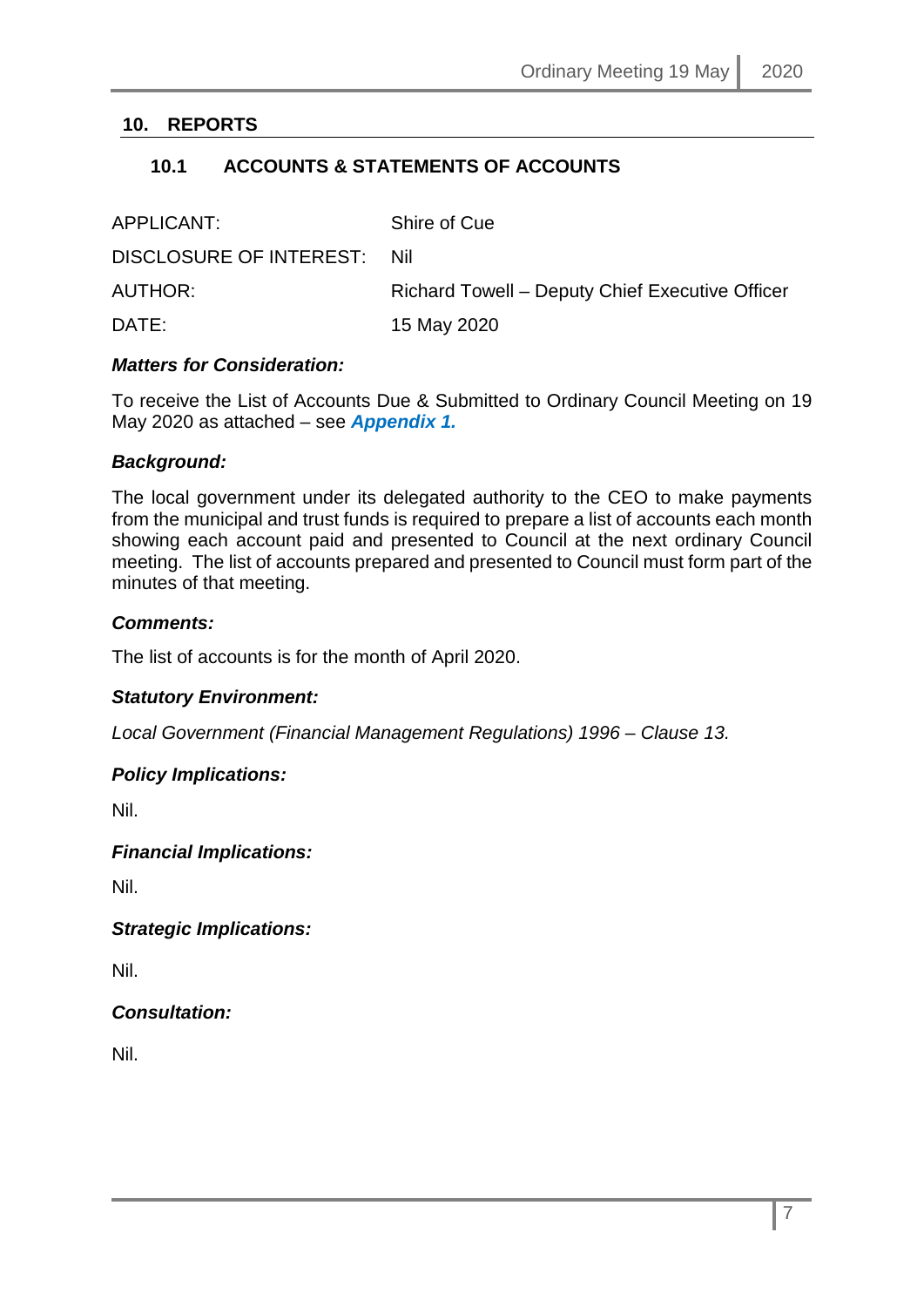# *Officer's Recommendation:* **Voting Requirement:** Simple Majority

*That Council endorse the payments for the period 1 April to 30 April 2020 as listed at Appendix 1, which have been made in accordance with delegated authority per LGA 1995 S5.42.*

| <b>Municipal Fund Bank</b> | <b>EFTs</b> | 8344 - 8406 | \$370,867.95 |
|----------------------------|-------------|-------------|--------------|
| Direct Debit Fund Transfer |             |             | \$21,755.19  |
| Payroll                    |             |             | \$80,492.32  |
| <b>BPAY</b>                |             |             | \$23,067.39  |
| Cheques                    |             |             | \$           |
| Total                      |             |             | \$496,182.85 |

# *Council Decision: 03052020* **Voting requirement:** Simple Majority **MOVED: Cr Houghton SECONDED: Cr Dennis** *That Council endorse the payments for the period 1 April to 30 April 2020 as listed at Appendix 1, which have been made in accordance with delegated authority per LGA 1995 S5.42. Municipal Fund Bank EFTs 8344 - 8406 \$370,867.95 Direct Debit Fund Transfer \$ 21,755.19 Payroll \$ 80,492.32 BPAY \$ 23,067.39 Cheques \$ - Total \$496,182.85* **CARRIED 6/0**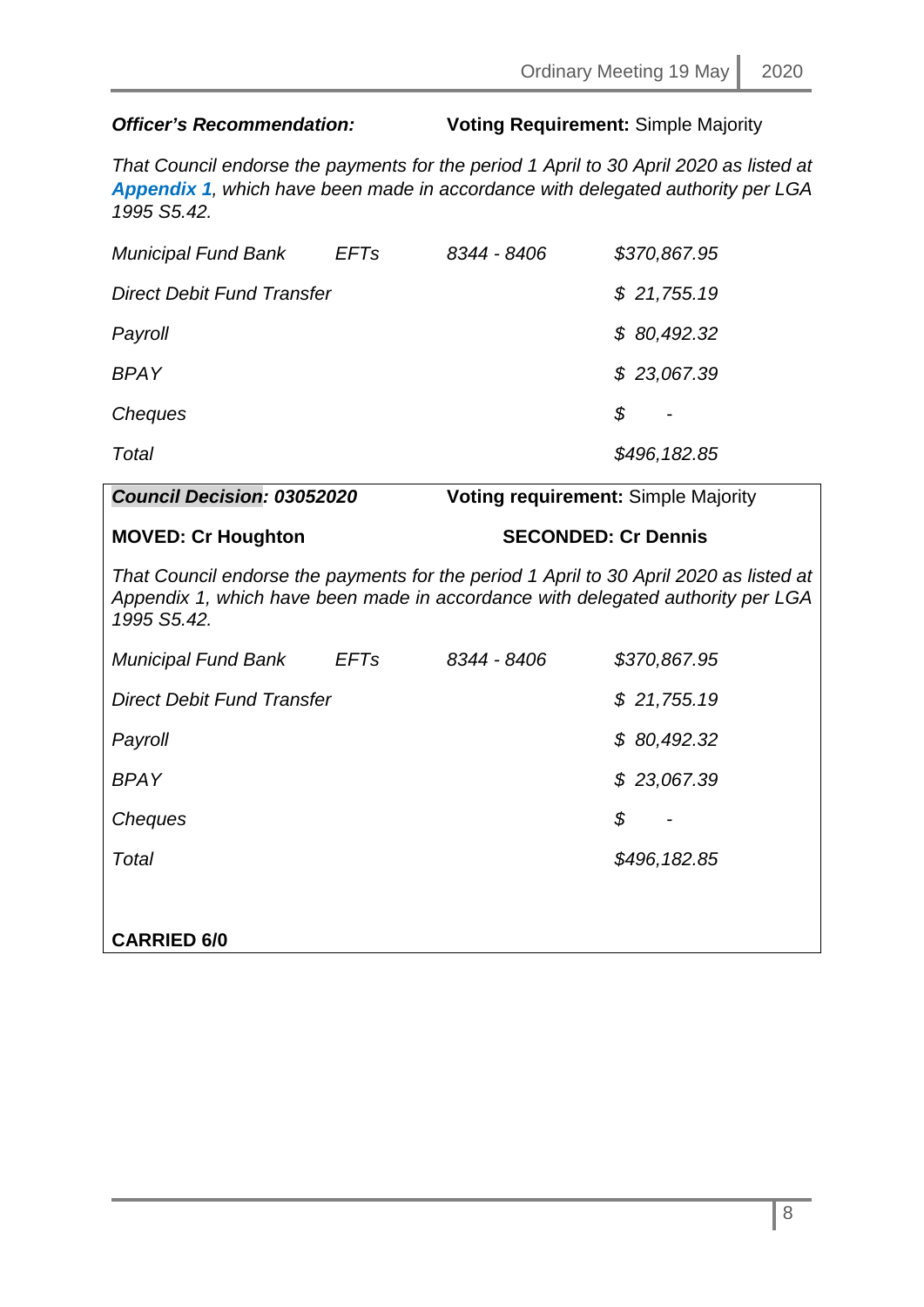# <span id="page-8-0"></span>**10.2 FINANCIAL STATEMENT**

| APPLICANT:              | Shire of Cue                                    |
|-------------------------|-------------------------------------------------|
| DISCLOSURE OF INTEREST: | Nil                                             |
| AUTHOR:                 | Richard Towell – Deputy Chief Executive Officer |
| DATE:                   | 15 May 2020                                     |

### *Matters for Consideration:*

The Statement of Financial Activity for the period ended 30 April 2020 including the following reports:

- Statement of Financial Activity
- Significant Accounting Policies
- Graphical Representation Source Statement of Financial Activity
- **Net Current Funding Position**
- Cash and Investments
- **Major Variances**
- Budget Amendments
- Receivables
- Grants and Contributions
- Cash Backed Reserve
- Capital Disposals and Acquisitions
- Trust Fund

#### see *Appendix 2.*

#### *Background:*

Under the *Local Government (Financial Management Regulations 1996)*, a monthly Statement of Financial Activity must be submitted to an Ordinary Council meeting within 2 months after the end of the month to which the statement relates. The statement of financial activity is a complex document but presents a complete overview of the financial position of the local government at the end of each month. The Statement of Financial Activity for each month must be adopted by Council and form part of the minutes.

#### *Comments:*

The Statement of Financial Activity is for the month of April 2020.

# *Statutory Environment:*

*Local Government (Financial Management Regulations) 1996 – Clause 14.*

# *Policy Implications:*

Nil.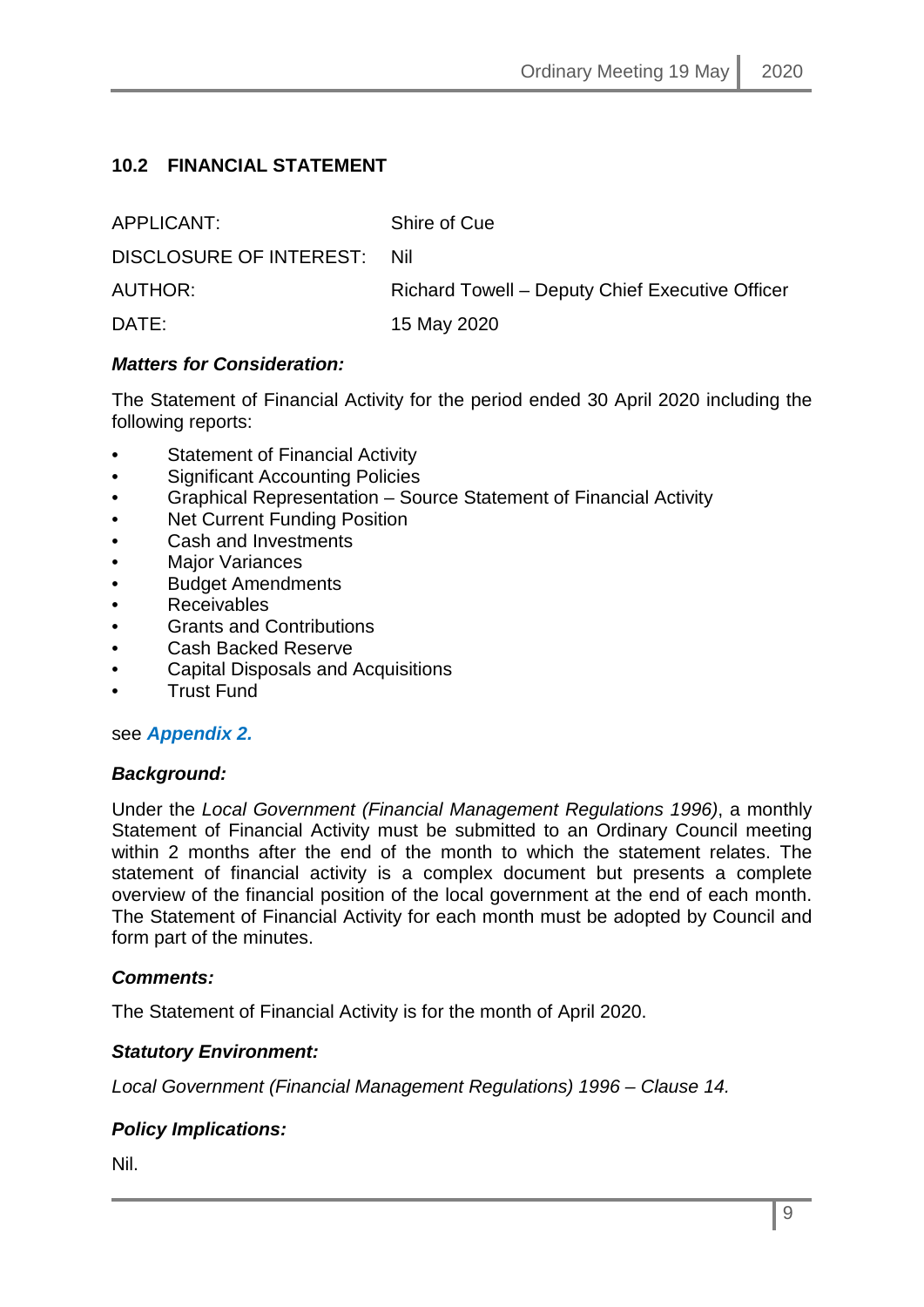# *Financial Implications:*

Nil.

#### *Strategic Implications:*

Nil.

# *Consultation:*

RSM Australia Pty Ltd.

#### *Officer's Recommendation:* **Voting Requirement:** Simple Majority

*That Council receive the Financial Statements, prepared in accordance with the Local Government (Financial Management) Regulations, for the period ended 30 April 2020, as presented at Appendix 2.*

| <b>Council Decision: 04052020</b> | <b>Voting requirement: Simple Majority</b>                                       |
|-----------------------------------|----------------------------------------------------------------------------------|
| <b>MOVED: Cr Spindler</b>         | <b>SECONDED: Cr Houghton</b>                                                     |
|                                   | That Council receive the Financial Statements, prepared in accordance with the L |

*That Council receive the Financial Statements, prepared in accordance with the Local Government (Financial Management) Regulations, for the period ended 30 April 2020, as presented at Appendix 2.*

# **CARRIED 6/0**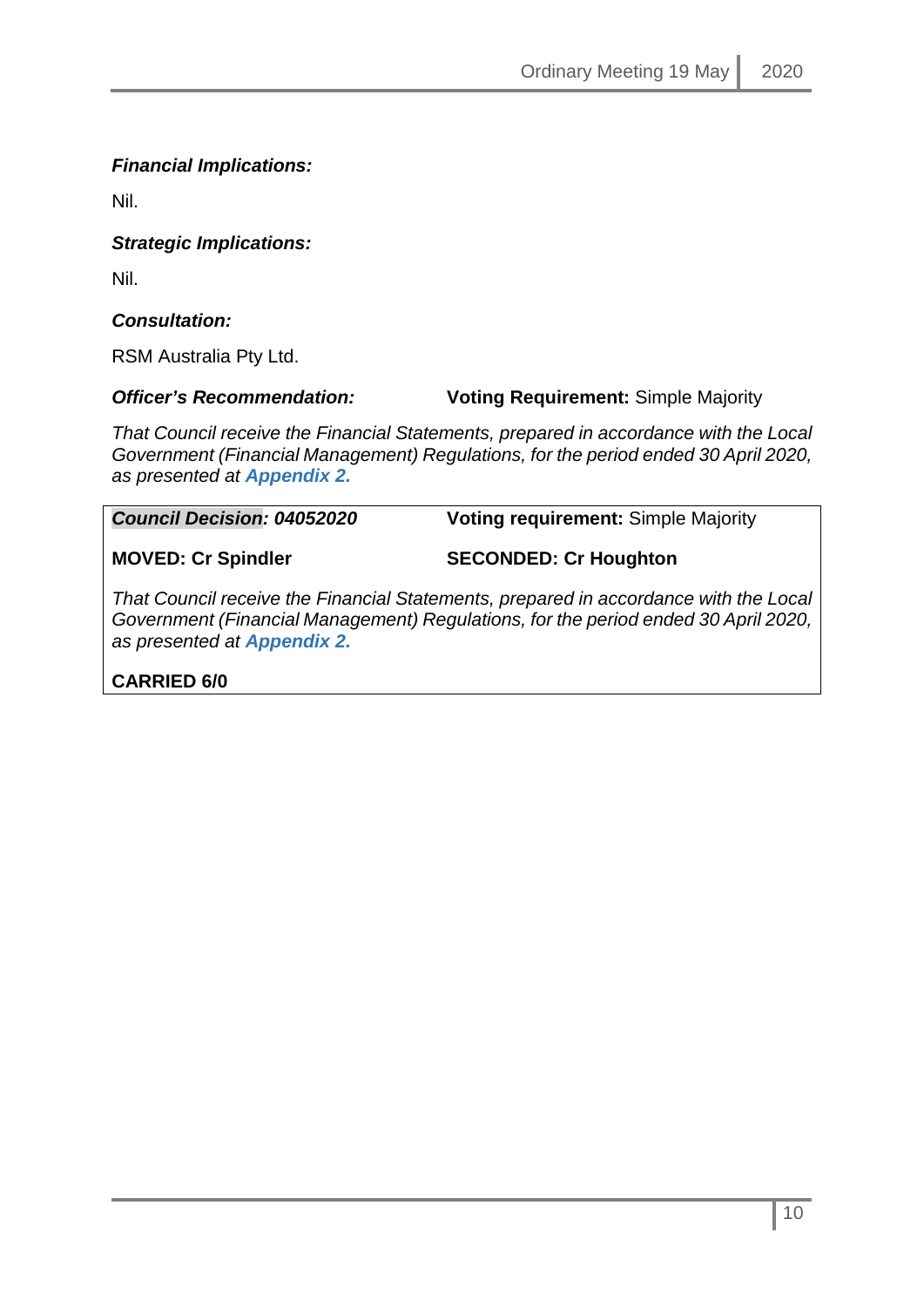# <span id="page-10-0"></span>**10.3 PURCHASING POLICY REVIEW**

| APPLICANT:              | Shire of Cue                                    |
|-------------------------|-------------------------------------------------|
| DISCLOSURE OF INTEREST: | <b>Nil</b>                                      |
| AUTHOR:                 | Richard Towell - Deputy Chief Executive Officer |
| DATE:                   | 14 May 2020                                     |

#### *Matters for Consideration:*

That Council adopt an updated Shire of cue Purchasing Policy as attached at Appendix 3, raising the tender limit to \$250,000.00.

#### *Background:*

From 9 April 2020, amendments to the *Local Government (Functions and General) Regulations 1996* came into effect. The amended regulations have increased the tender threshold for Local Government purchases from \$150,000 to \$250,000.

#### *Comments:*

The Shire of Cue Purchasing Policy including purchasing thresholds, has been reviewed and updated to comply with the amended regulations that came into effect on 9 April 2020.

#### *Statutory Environment:*

*Local Government Act 1995.*

*Local Government (Functions and General) Regulations 1996, Part 4 – Provision of goods and services.*

- **11.** *11A. Purchasing policies for local governments*
	- *(1) A local government is to prepare or adopt, and is to implement, a purchasing policy in relation to contracts for other persons to supply goods or services where the consideration under the contract is, or is expected to be, \$250 000 or less or worth \$250 000 or less.*
	- *(2) A purchasing policy is to make provision for and in respect of the policy to be followed by the local government for, and in respect of, entering into contracts referred to in subregulation (1).*
	- *(3) A purchasing policy must make provision in respect of —*
		- *(a) the form of quotations acceptable; and*
		- *(ba) the minimum number of oral quotations and written quotations that must be obtained; and*
			- *(b) the recording and retention of written information, or documents, in respect of —*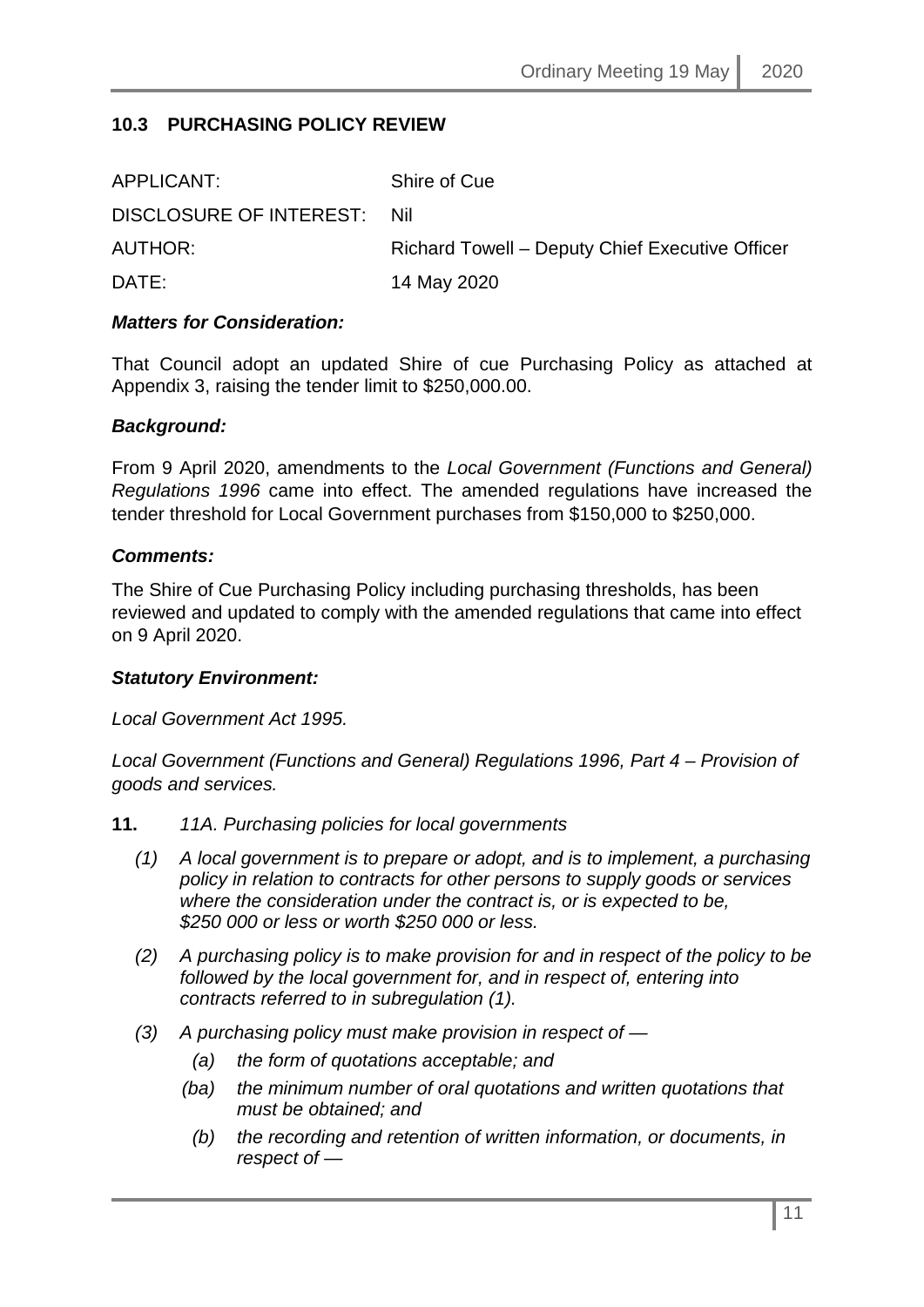- *(i) all quotations received; and*
- *(ii) all purchases made.*

*Division 2 — Tenders for providing goods or services (s. 3.57)*

- **12.** *11. When tenders have to be publicly invited*
- *(1A) In this regulation —*

*state of emergency declaration has the meaning given in the Emergency Management Act 2005 section 3.*

- *(1) Tenders are to be publicly invited according to the requirements of this Division before a local government enters into a contract for another person to supply goods or services if the consideration under the contract is, or is expected to be, more, or worth more, than \$250 000 unless subregulation (2) states otherwise.*
- *(2) Tenders do not have to be publicly invited according to the requirements of this Division if —*
	- *(a) the supply of the goods or services is to be obtained from expenditure authorised in an emergency under section 6.8(1)(c) of the Act; or*
	- *(aa) the supply of the goods or services is associated with a state of emergency; or*
		- *(b) the supply of the goods or services is to be obtained through the WALGA Preferred Supplier Program; or*
		- *(c) within the last 6 months —*
			- *(i) the local government has, according to the requirements of this Division, publicly invited tenders for the supply of the goods or services but no tender was submitted that met the tender specifications or satisfied the value for money assessment; or*
			- *(ii) the local government has, under regulation 21(1), sought expressions of interest with respect to the supply of the goods or services but no person was, as a result, listed as an acceptable tenderer;*
			- *or*
		- *(d) the contract is to be entered into by auction after being expressly authorised by a resolution of the council of the local government; or*
		- *(e) the goods or services are to be supplied by or obtained through the government of the State or the Commonwealth or any of its agencies, or by a local government or a regional local government; or*
	- *(ea) the goods or services are to be supplied —*
		- *(i) in respect of an area of land that has been incorporated in a district as a result of an order made under section 2.1 of the Act changing the boundaries of the district; and*
		- *(ii) by a person who, on the commencement of the order referred to in subparagraph (i), has a contract to supply the same kind of goods or services to the local government of the district referred to in that subparagraph;*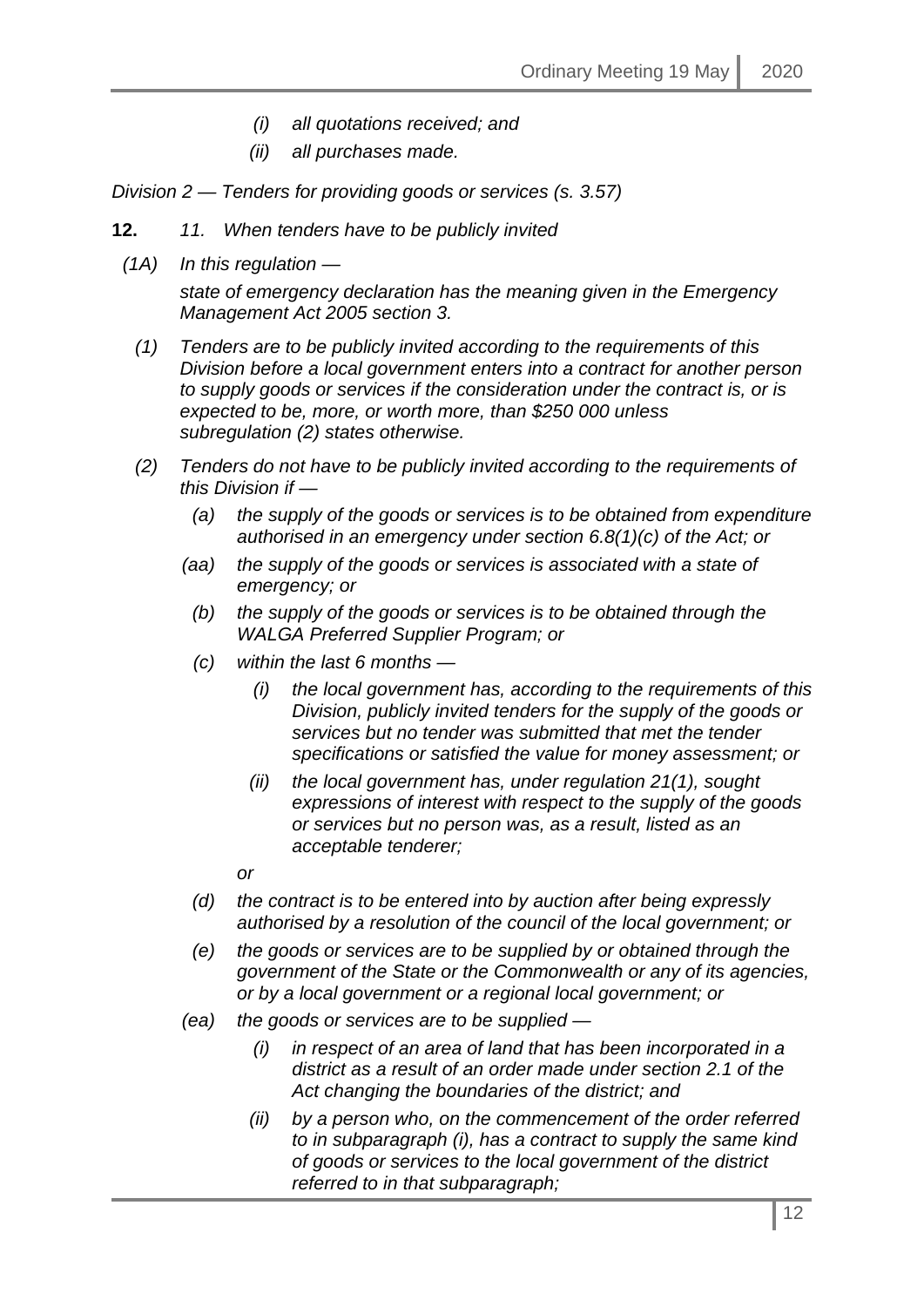*or*

- *(f) the local government has good reason to believe that, because of the unique nature of the goods or services required or for any other reason, it is unlikely that there is more than one potential supplier; or*
- *(g) the goods to be supplied under the contract are —*
	- *(i) petrol or oil; or*
	- *(ii) any other liquid, or any gas, used for internal combustion engines;*

*or*

- *(h) the following apply —*
	- *(i) the goods or services are to be supplied by —*
		- *(I) a person registered on the Aboriginal Business Directory WA published by the Chamber of Commerce and Industry of Western Australia Limited ABN 96 929 977 985; or*
		- *(II) a person registered with the Australian Indigenous Minority Supplier Office Limited (trading as Supply Nation) ABN 50 134 720 362;*

*and*

- *(ii) the consideration under the contract is \$250 000 or less, or worth \$250 000 or less; and*
- *(iii) the local government is satisfied that the contract represents value for money;*

*or*

- *(i) the goods or services are to be supplied by an Australian Disability Enterprise; or*
- *(j) the contract is a renewal or extension of the term of a contract (the original contract) where —*
	- *(i) the original contract was entered into after the local government, according to the requirements of this Division, publicly invited tenders for the supply of goods or services; and*
	- *(ii) the invitation for tenders contained provision for the renewal or extension of a contract entered into with a successful tenderer; and*
	- *(iii) the original contract contains an option to renew or extend its term; and*
	- *(iv) the supplier's tender included a requirement for such an option and specified the consideration payable, or the method by which the consideration is to be calculated, if the option were exercised;*

*or*

- *(ja) the contract is a renewal or extension of the term of a contract (the original contract) where —*
	- *(i) the original contract is to expire within 3 months; and*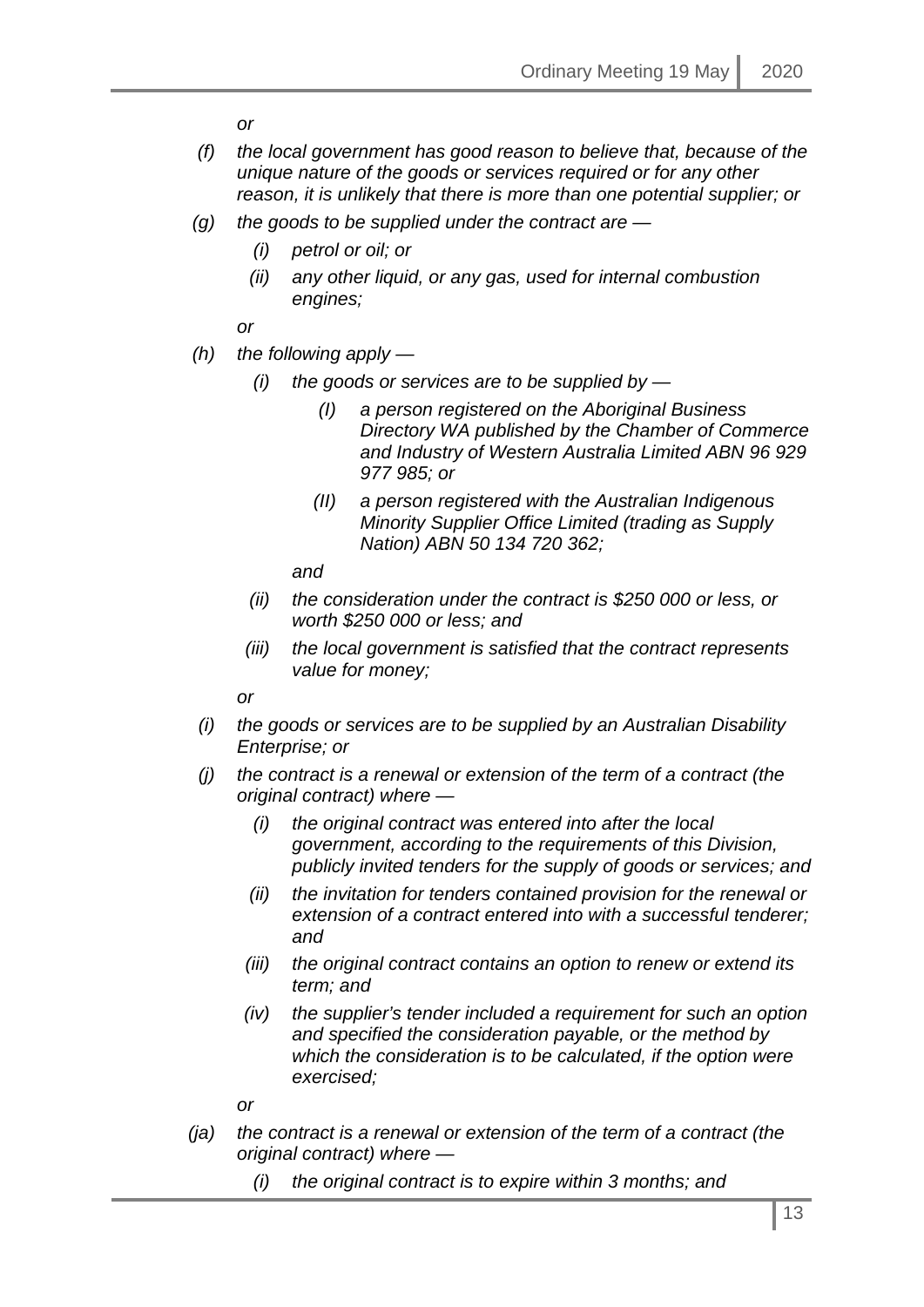- *(ii) the renewal or extension is for a term of not more than 12 months from the expiry of the original contract; and*
- *(iii) the contract for renewal or extension is entered into at a time when there is in force a state of emergency declaration applying to the district, or part of the district, of the local government;*

*or*

- *(k) the goods or services are to be supplied by a pre-qualified supplier under Division 3.*
- *(3) For the purposes of subregulation (2)(aa) a supply of goods or services is associated with a state of emergency if —*
	- *(a) the contract for the supply is entered into while there is in force a state of emergency declaration applying to the district, or part of the district, of the local government; and*
	- *(b) the local government considers that the goods or services are required for the purposes of addressing a need arising from the hazard, or from the impact or consequences of the hazard, to which the state of emergency declaration relates.*

### *Policy Implications:*

Shire of Cue Policy Manual

Amendment to Policy Manual, D9 Purchasing Policy.

# *Financial Implications:*

The tender threshold has been increased from \$150,000 to \$250,000.

#### *Strategic Implications:*

Nil

#### *Consultation:*

Rob Madson – Chief Executive Officer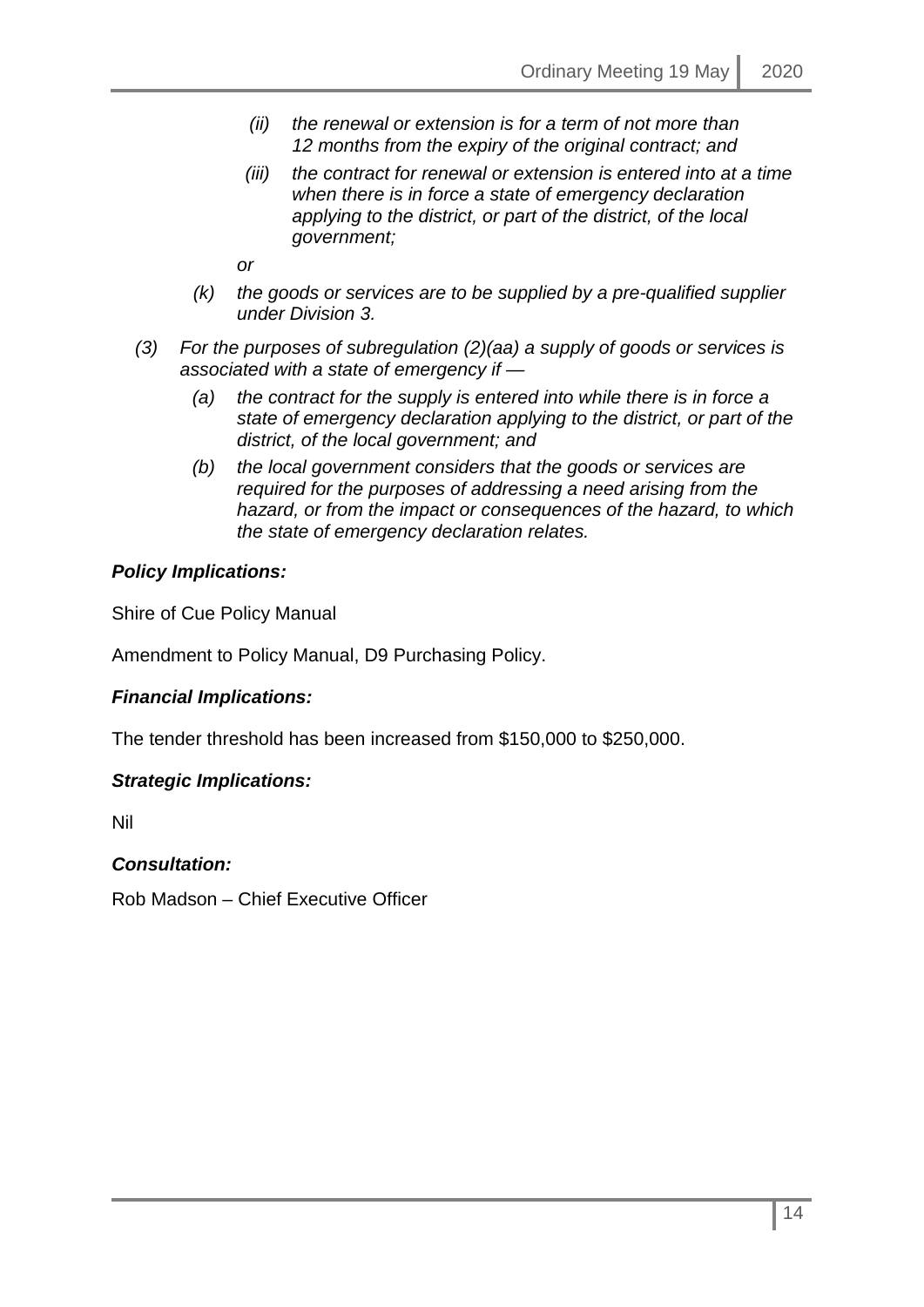*Officer's Recommendation:* **Voting Requirement:** Simple Majority

That Council:

Adopt the updated Shire of Cue Purchasing Policy as attached at *Appendix 3*

| <b>Council Decision: 05052020</b>                                                 | <b>Voting requirement: Simple Majority</b> |  |
|-----------------------------------------------------------------------------------|--------------------------------------------|--|
| <b>MOVED: Cr Dennis</b>                                                           | <b>SECONDED: Cr Hogben</b>                 |  |
| That Council:                                                                     |                                            |  |
| Adopt the updated Shire of Cue Purchasing Policy as attached at <b>Appendix 3</b> |                                            |  |
| <b>CARRIED 4/3</b>                                                                |                                            |  |
| The Presiding member cast a second vote and carried the motion.                   |                                            |  |
|                                                                                   |                                            |  |

**AGAINST, Cr Fitzpatrick, Cr Spindler, Cr Houghton**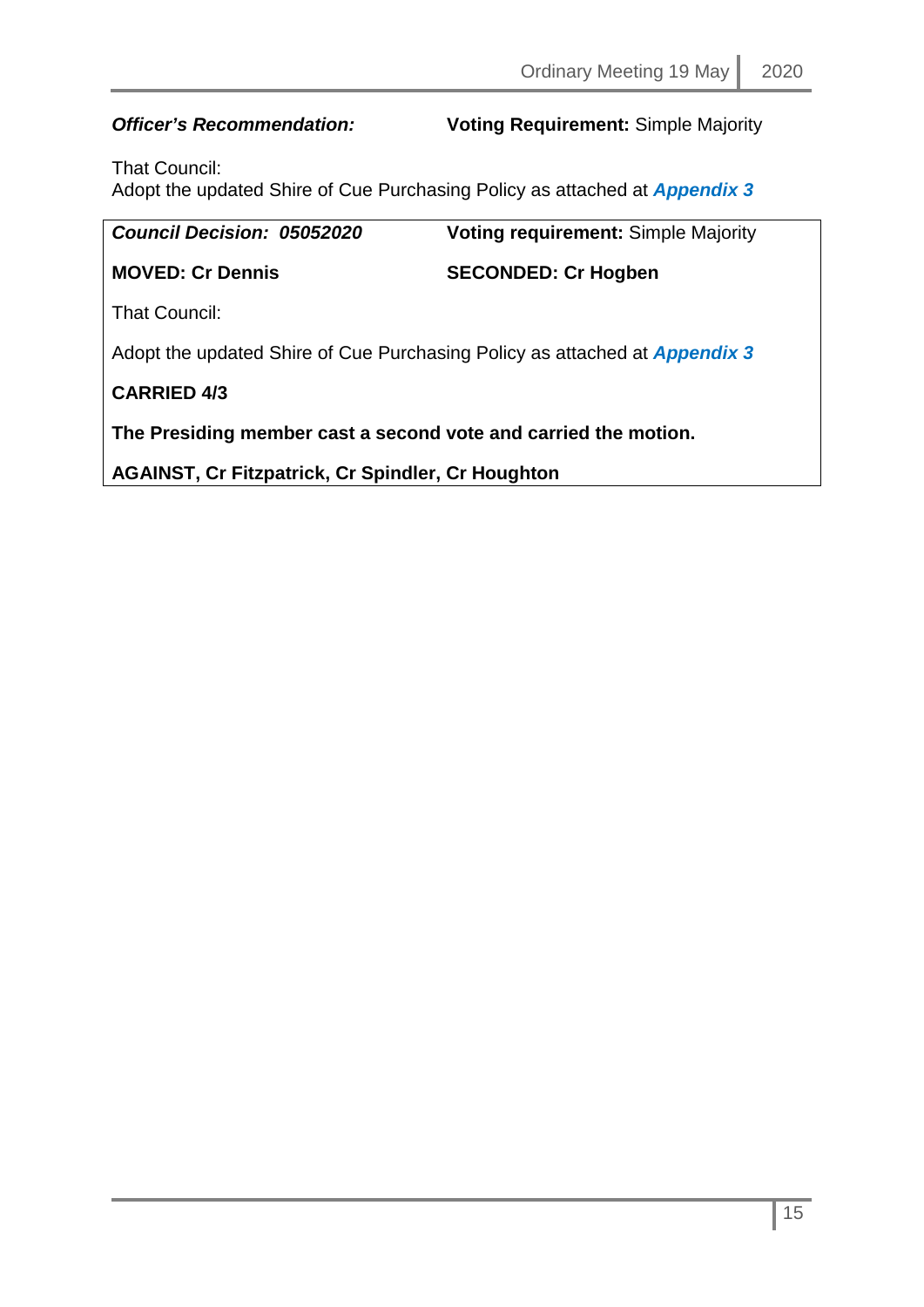# <span id="page-15-0"></span>**10.4 PROPOSED MINING ACTIVITY ON MAINLAND TOWNSITE TENEMENTS**

| APPLICANT:              | <b>Musgrave Minerals Ltd</b>         |
|-------------------------|--------------------------------------|
| DISCLOSURE OF INTEREST: | Nil                                  |
| AUTHOR:                 | Rob Madson – Chief Executive Officer |
| DATE:                   | 11 May 2020                          |

#### *Matters for Consideration:*

Request for approval to drill on tenements encroaching on the Mainland townsite.

#### *Background:*

At the Ordinary Meeting of Council held 20 June 2017 it was resolved:

*That Council advise Mr Evan Harris that approval is granted for mining activities involving the methods scrape and detect and dryblowing on areas within the Mainland townsite included on prospecting tenement P 21/741, provided that there is no disturbance to the natural surface of the townsite by way of waste rock emplacement or tailings storage facilities and that periodical inspections be conducted to ensure adherence with these conditions*.

Musgrave Minerals have since entered into an arrangement with the tenement owners to jointly develop the resource.

#### *Comments:*

A copy of a map showing the Mainland townsite boundary in relation to the relevant tenements is attached at *Appendix 4*.

#### *Statutory Environment:*

MINING ACT 1978 - SECT 25

25 . Mining on foreshore, sea bed, navigable waters or townsite

(1) The classes of land to which this section applies are —

 (a) any part of the foreshore, being the area between the mean high water springs level of the sea and the mean low water springs level of the sea; and

 (b) any part of the sea bed between the mean low water springs level of the sea and the inner limits of the coastal waters of the State as defined in section 16(1) and (2) of the Offshore Minerals Act 2003 ; and

(c) any land under navigable waters in the State; and

 (d) any land that is a townsite within the meaning of the Land Administration Act 1997 ,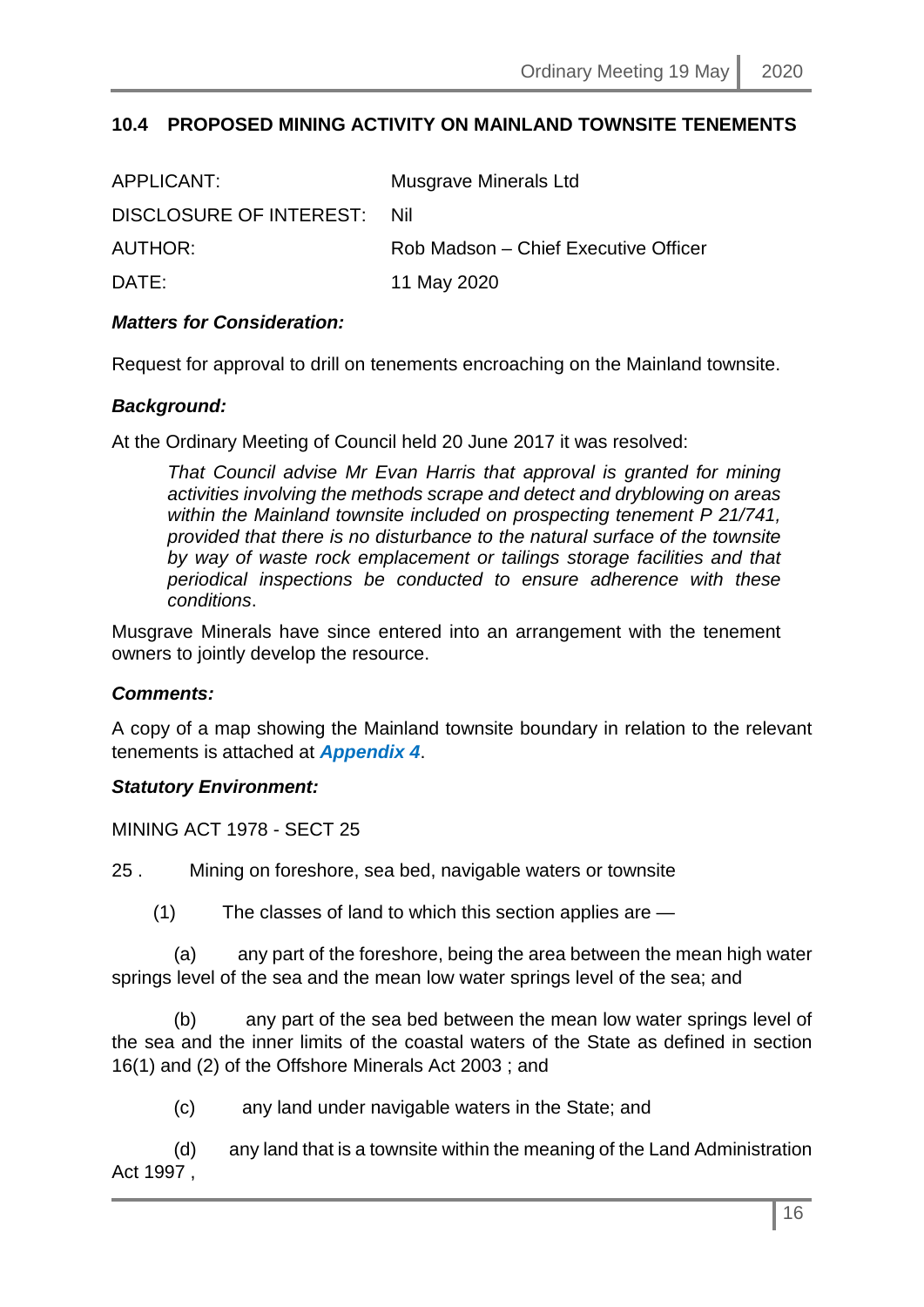but this section does not apply to land that is part of a marine nature reserve, marine park or marine management area.

 (2A) Mining on any land referred to in subsection (1)(a), (b) or (c) may be carried out with the written consent of the Minister who may refuse his consent or who may give his consent subject to such terms and conditions as the Minister specifies in the consent.

 (2B) Before giving his consent under subsection (2A) whether conditionally or unconditionally the Minister shall first consult the Minister to whom the administration of the Fish Resources Management Act 1994 is for the time being committed by the Governor, the Minister to whom the administration of the Marine and Harbours Act 1981 is for the time being committed by the Governor, the LAA Minister and the Minister to whom the administration of the Environmental Protection Act 1986 is for the time being committed by the Governor with respect thereto and obtain their recommendations thereon.

 (3A) Mining on any land referred to in subsection (1)(d) may be carried out with the written consent of the Minister who may refuse his consent or who may give his consent subject to such terms and conditions as the Minister specifies in the consent.

 (3B) Before giving his consent under subsection (3A) whether conditionally or unconditionally the Minister shall first consult the LAA Minister and the local government, in respect thereto and obtain their recommendations thereon.

# *Policy Implications:*

*Policy C1*

*Policy C.1 – Mining Within The Town Boundary*

*2 Other Townsites*

*2.1 Other townsites which are now vacant, and to which the Shire has an interest, are identified as the townsites of Austin, Cuddingwarra, Mainland, Reedy, Tuckanarra, Big Bell, Day Dawn, Pinnacles.*

*2.2 The Council is prepared to allow mining under these townsites but only on the proviso that there is no disturbance to the natural surface of the townsite by way of waste rock emplacement or tailings storage facilities.*

*Financial Implications:*

Nil.

*Strategic Implications:*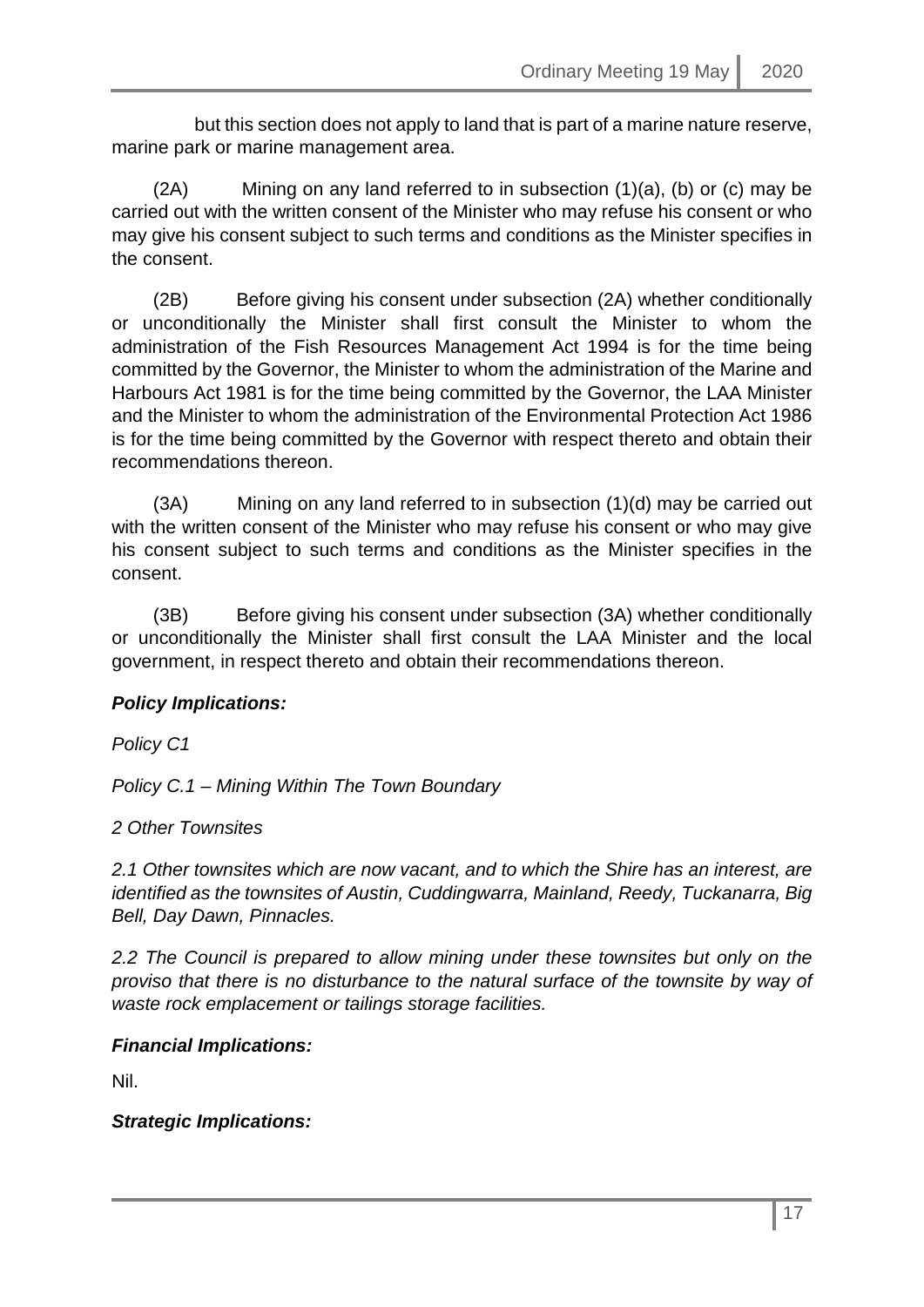The proposed action addresses the following objectives contained in the Shire's Strategic Community Plan 2017-2027:

# *Economic Objective*

*Outcome 1.1 Maximise local economic opportunities to benefit the whole community*

*1.1.1 Work with the mining and pastoral sectors to grow and support local infrastructure and services.*

# *Consultation:*

Glenn Martin – Chief Geologist, Musgrave Minerals

# *Officer's Recommendation:* **Voting Requirement: Simple Majority**

That Council advise Musgrave Minerals Ltd that approval is granted for mining activities involving drilling on tenements within the Mainland townsite, provided that there is no disturbance to the natural surface of the townsite by way of waste rock emplacement or tailings storage facilities and that periodical inspections be conducted to ensure adherence with these conditions.

- 7.30pm Councillor Hogben left the meeting
- 7.33pm Councillor Hogben re- entered the meeting
- 7.37pm Mr Rob Madson lost video connection.
- 7.39pm Mr Rob Madson re-joined the meeting via video conference.

*Council Decision: 06052020* **Voting requirement:** Simple Majority

**MOVED: Cr Houghton SECONDED: Cr Spindler**

That Council advise Musgrave Minerals Ltd that approval is granted for mining activities involving drilling on tenements within the Mainland townsite, provided that there is no disturbance to the natural surface of the townsite by way of waste rock emplacement or tailings storage facilities and that periodical inspections be conducted to ensure adherence with these conditions.

# **LOST 0/6**

**AGAINST, Cr Price, Cr Dennis, Cr Hogben, Cr Fitzpatrick, Cr Spindler, Cr Houghton.**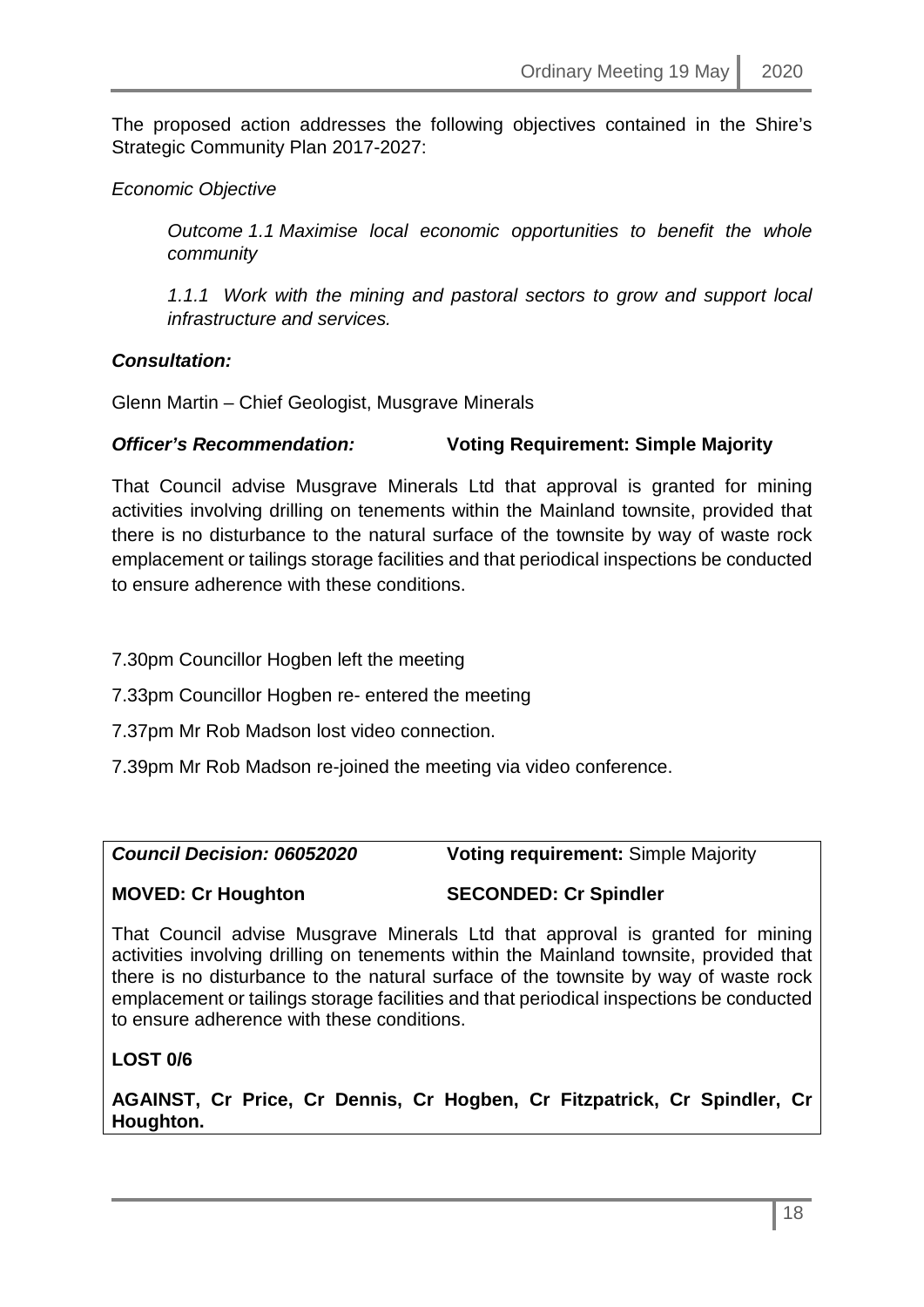# <span id="page-18-0"></span>**10.5 NATIONAL REDRESS SCHEME PARTICIPATION**

| APPLICANT:                  | Department of Local Government, Sport and<br><b>Cultural Industries</b> |  |
|-----------------------------|-------------------------------------------------------------------------|--|
| DISCLOSURE OF INTEREST: Nil |                                                                         |  |
| AUTHOR:                     | Rob Madson – Chief Executive Officer                                    |  |
| DATE:                       | 14 May 2020                                                             |  |

### *Matters for Consideration:*

Endorsement of the Shire of Cue's participation as part of the WA Government's declaration in the National Redress Scheme.

### *Background:*

The Royal Commission into Institutional Responses to Child Sexual Abuse (Royal Commission) was established in 2013 to investigate failures of public and private institutions to protect children from sexual abuse. The Royal Commission released three reports throughout the inquiry:

- Working with Children Checks (August 2015);
- Redress and Civil Litigation (September 2015); and
- Criminal Justice (August 2017).

The Royal Commission's Final Report (15 December 2017) incorporated findings and recommendations of the three previous reports and contained a total of 409 recommendations, of which 310 are applicable to the Western Australian Government and the broader WA community.

The implications of the Royal Commission's recommendations are twofold: the first is accountability for historical breaches in the duty of care that occurred before 1 July 2018 within any institution; the second is future-facing, ensuring better child safe approaches are implemented holistically moving forward.

The scope of this report addresses only the historical element of institutional child sexual abuse through the National Redress Scheme.

All levels of Australian society (including the WA local government sector and the Shire of Cue will be required to consider leading practice approaches to child safeguarding separately in the future.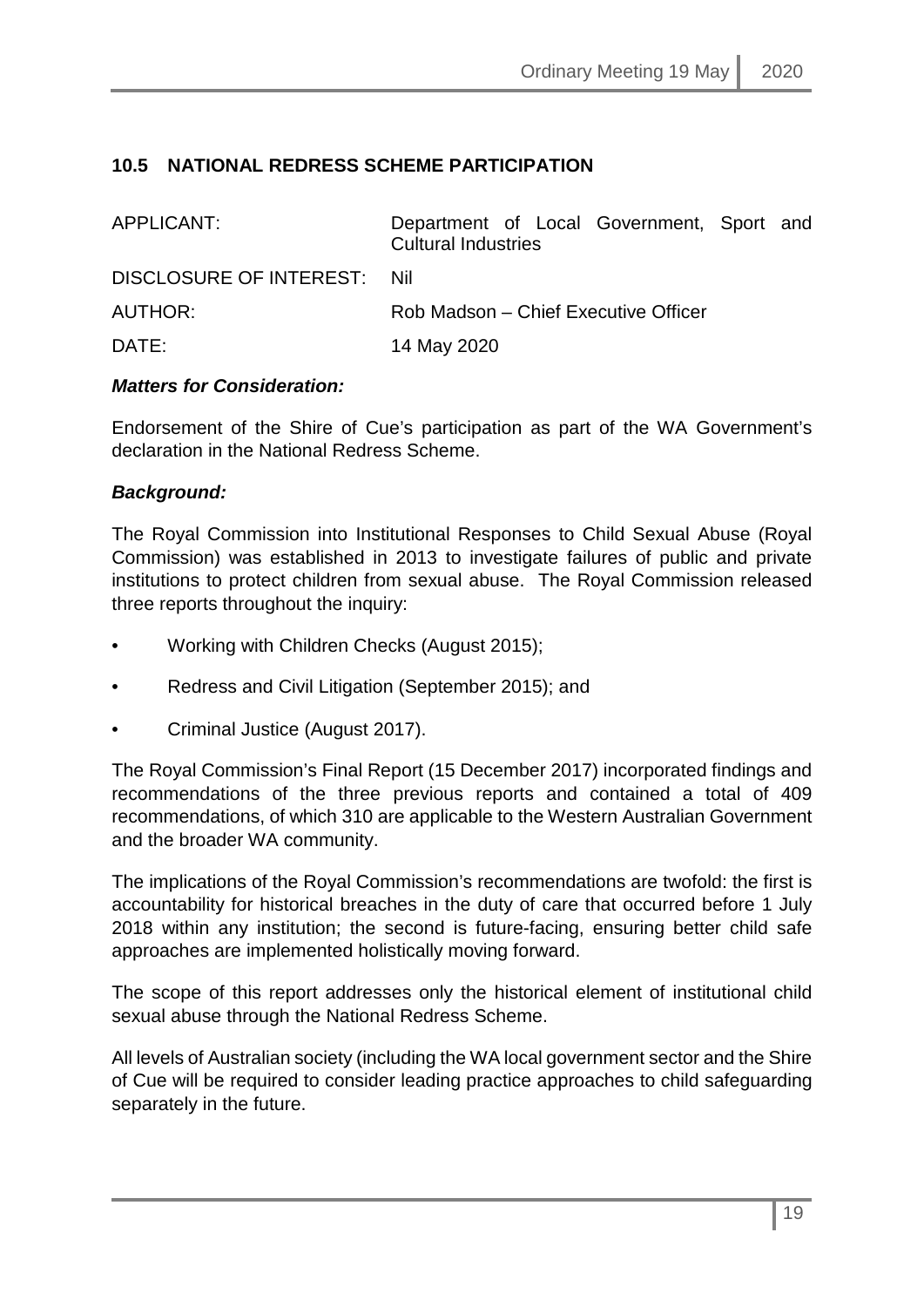National Redress Scheme

The Royal Commission's Redress and Civil Litigation (September 2015) Report recommended the establishment of a single National Redress Scheme (the Scheme) to recognise the harm suffered by survivors of institutional child sexual abuse.

The Scheme acknowledges that children were sexually abused, recognises the suffering endured, holds institutions accountable and helps those who have been abused access counselling, psychological services, an apology and a redress payment.

The Scheme commenced on 1 July 2018, will run for 10 years and offers eligible applicants three elements of Redress:

• A direct personal response (apology) from the responsible institution, if requested;

- Funds to access counselling and psychological care; and
- A monetary payment of up to \$150,000.

All State and Territory Governments and many major non-government organisations and church groups have joined the Scheme.

The WA Parliament has passed the legislation for the Government and WA based non-government organisations to participate in the National Redress Scheme.

The Western Australian Government (the State) started participating in the Scheme from 1 January 2019.

Under the *National Redress Scheme for Institutional Child Sexual Abuse Act 2018* (Cth), local governments may be considered a State Government institution.

A decision was made at the time of joining the Scheme to exclude WA local governments from the State Government's participation declaration. This was to allow consultation to occur with the sector about the Scheme, and for fuller consideration of how the WA local government sector could best participate.

#### DETAILS

- 1. Following extensive consultation, the State Government (December 2019):
- 2. Noted the consultations undertaken to date with the WA local government sector about the National Redress Scheme;
- 3. Noted the options for WA local government participation in the Scheme;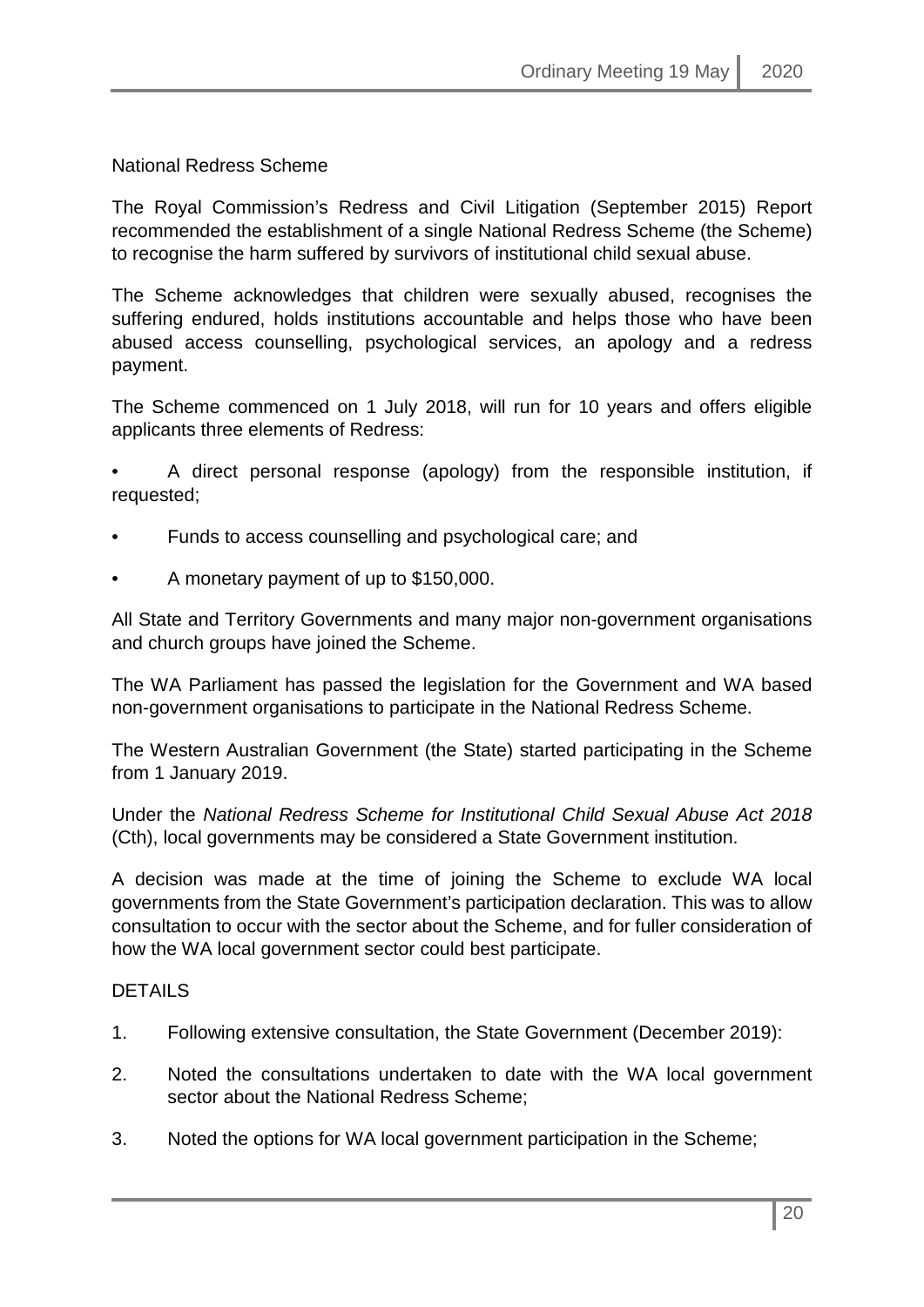- 4. Agreed to local governments participating in the Scheme as State Government institutions, with the State Government covering payments to the survivor; and
- 5. Agrees to the Department of Local Government, Sport and Cultural Industries (DLGSC) leading further negotiations with the WA local government sector regarding local government funding costs, other than payments to the survivor including counselling, legal and administrative costs.
- 6. The following will be covered for local governments participating in the Scheme as a State Government institution and part of the State's declaration:
- 7. Redress monetary payment provided to the survivor;
- 8. Costs in relation to counselling, legal and administration (including the coordination of requests for information and record keeping in accordance with the State Records Act 2000); and
- 9. Trained staff to coordinate and facilitate a Direct Personal Response (DPR Apology) to the survivor if requested (on a fee for service basis with costs to be covered by the individual local government – see below for further explanation).
- 10. State Government financial support for local government participation in the Scheme, as set out, will ensure that Redress is available to as many WA survivors of institutional child sexual abuse as possible.
- 11. Individual local governments participating in the Scheme as a State Government institution, with the State will be responsible for:
- 12. Providing the State with the necessary (facilities and services) information to participate in the Scheme;
- 13. Resources and costs associated with gathering their own (internal) information and providing that information (Request for Information) to the State (if they receive a Redress application); and
- 14. Costs associated with the delivery of a DPR (apology), if requested (based on a standard service fee, plus travel and accommodation depending on the survivor's circumstance). The State's decision includes that all requested DPR's will be coordinated and facilitated by the Redress Coordination Unit – Department of Justice, on every occasion.
- 15. The WALGA State Council meeting of 4 March 2020:
- 16. Acknowledged the State Government's decision to include the participation of Local Governments in the National Redress Scheme as part of the State's declaration;
- 17. Endorsed the negotiation of a Memorandum of Understanding and Template Service Agreement with the State Government, and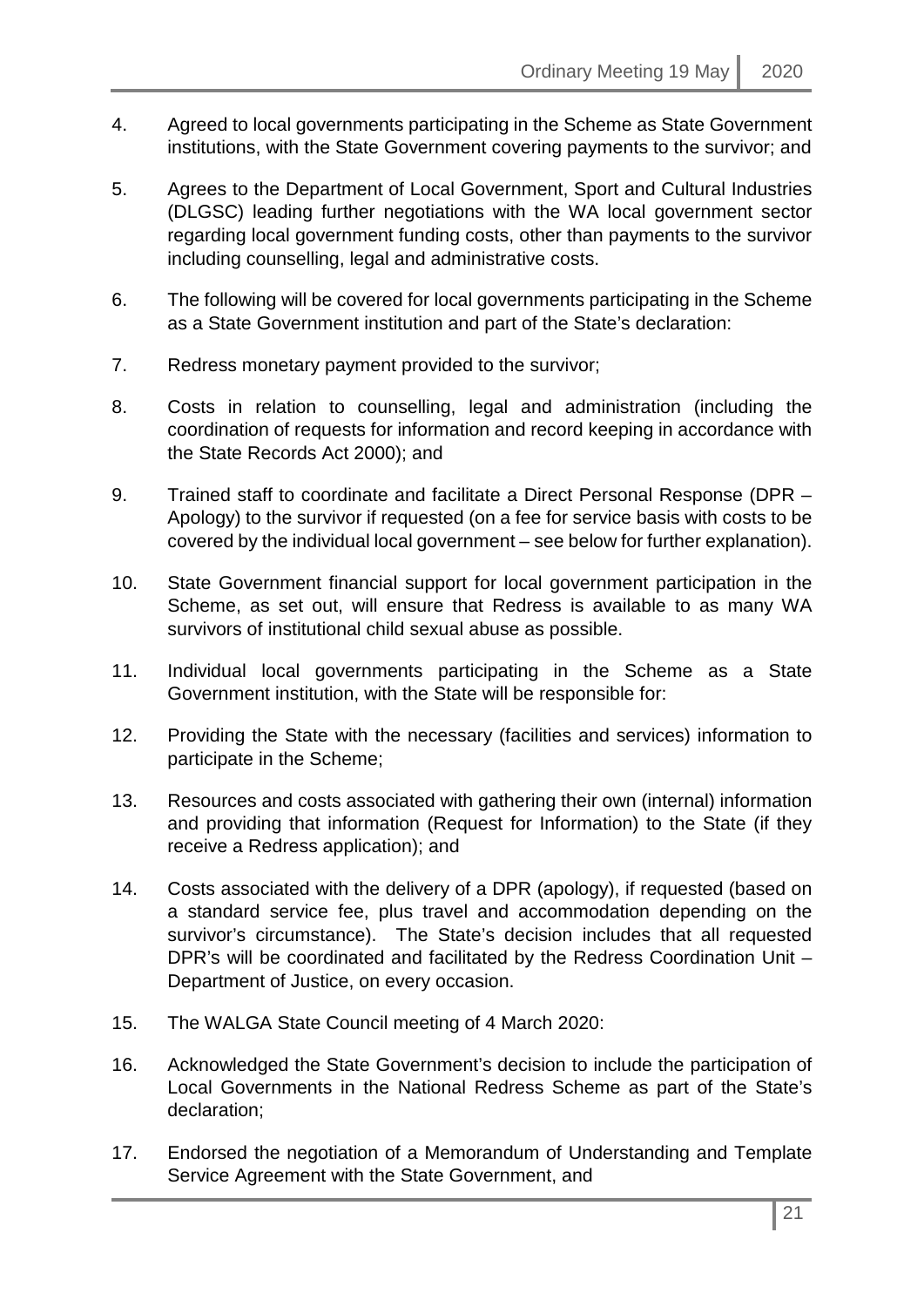- 18. Endorsed by Flying Minute the Memorandum of Understanding prior to execution, in order to uphold requirements to respond within legislative timeframes.
- 19. The State and WALGA will sign a Memorandum of Understanding to reflect the principles of WA local governments participating in the Scheme as State Government institutions and being part of the State's declaration.
- 20. State agencies (led by DLGSC), WALGA and Local Government Professionals WA will support all local governments to prepare to participate in the Scheme from 1 July 2020 (or earlier, subject to completing the necessary arrangements).
- 21. The State's decision allows for the WA Government's Scheme participation declaration to be amended to include local governments and this report seeks endorsement of the Shire of Cue participation in the Scheme.
- 22. As an independent entity and for absolute clarity, it is essential that the Shire of Cue formally indicates via a decision of Council, the intention to be considered a State Government institution (for the purposes on the National Redress Scheme) and be included in the WA Government's amended participation declaration.
- 23. The Shire of Cue will not be included in the State's amended declaration, unless it formally decides to be included.
- 24. The financial and administrative coverage offered by the State will only be afforded to WA local governments that join the Scheme as a State Government institution, as part of the State's amended declaration.
- 25. The option also exists for the Shire of Cue to formally decide not to participate in the Scheme (either individually or as part of the State's declaration).
- 26. Should the Shire of Cue formally decide (via a resolution of Council) not to participate with the State or in the Scheme altogether, considerations for the Shire of Cue include:
- 27. Divergence from the Commonwealth, State, WALGA and the broader local government sector's position on the Scheme (noting the Commonwealth's preparedness to name-and-shame non-participating organisations).
- 28. Potential reputational damage at a State, sector and community level.
- 29. Complete removal of the State's coverage of costs and administrative support, with the Shire of Cue having full responsibility and liability for any potential claim.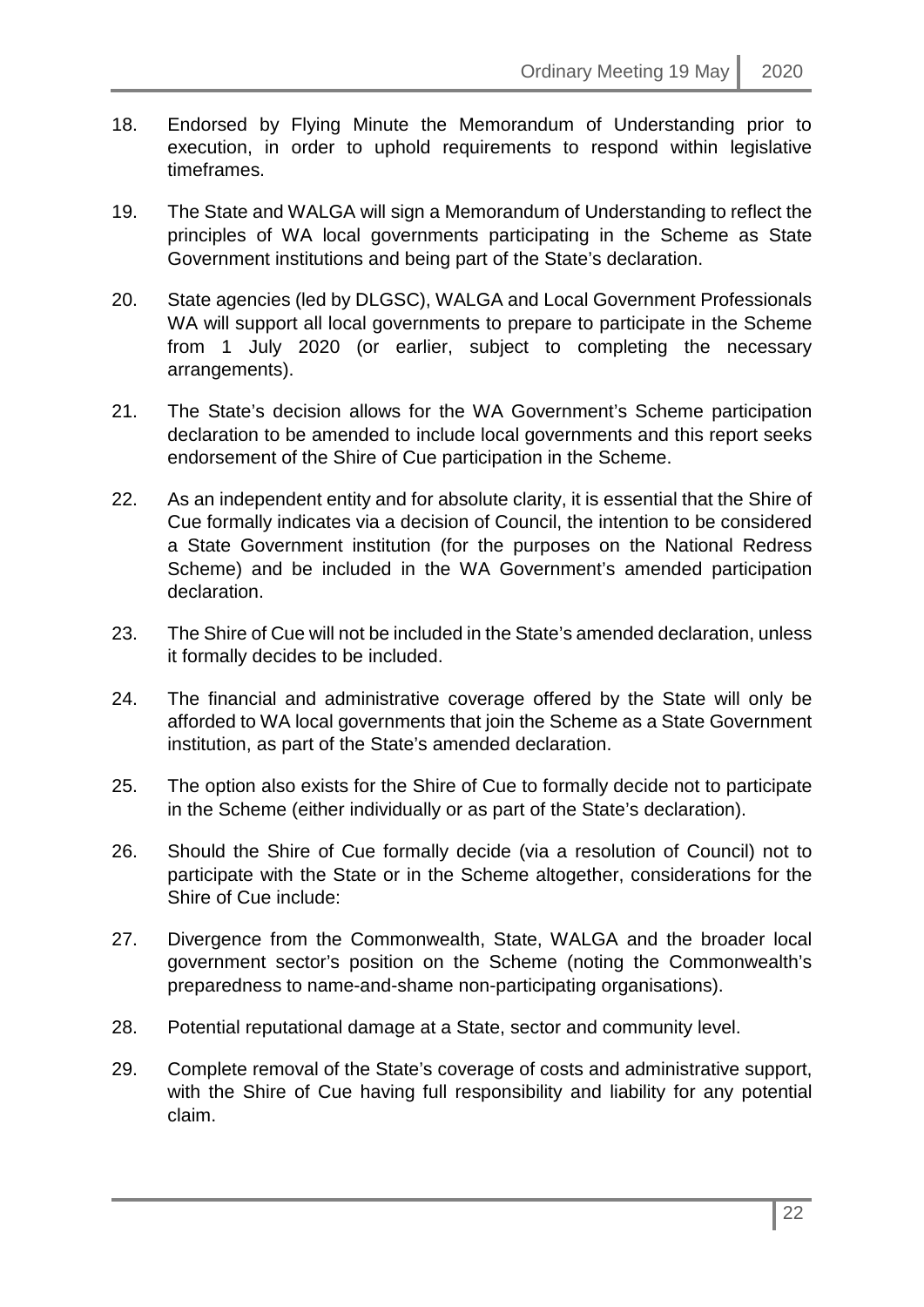- 30. Acknowledgement that the only remaining method of redress for a victim and survivor would be through civil litigation, with no upper limit, posing a significant financial risk to the Shire of Cue.
- 32. Considerations for the Shire of Cue.
- 33. Detailed below is a list of considerations for the Shire of Cue to participate in the Scheme:
- 34. Executing a Service Agreement
- 35. All Royal Commission information is confidential, and it is not known if the Shire of Cue will receive a Redress application. A Service Agreement will only be executed if the Shire of Cue receives a Redress application.
- 36. Shire of Cue needs to give authority to an appropriate position / officer to execute a service agreement with the State, if a Redress application is received. Timeframes for responding to a Request for Information are 3 weeks for priority applications and 7 weeks for non-priority applications. A priority application timeframe (3 weeks) will be outside most Council meeting cycles and therefore it is necessary to provide the authorisation to execute an agreement in advance.
- 37. Reporting to Council if / when an application is received
- 38. Council will receive a confidential report, notifying when a Redress application has been received. All information in the report will be de-identified but will make Council aware that an application has been received.
- 39. Application Processing / Staffing and Confidentiality
- 40. Administratively the Shire of Cue will determine:
- 41. Which position(s) will be responsible for receiving applications and responding to Requests for Information;
- 42. Support mechanisms for staff members processing Requests for Information.
- 43. The appointed person(s) will have a level of seniority in order to understand the magnitude of the undertaking and to manage the potential conflicts of interest and confidentiality requirements
- 44. Record Keeping
- 45. The State Records Office advised (April 2019) all relevant agencies, including Local Governments, of a 'disposal freeze' initiated under the State Records Act 2000 (the Act) to protect past and current records that may be relevant to actual and alleged incidents of child sexual abuse. The Shire of Cue's record keeping practices as a result, have been modified to ensure the secure protection and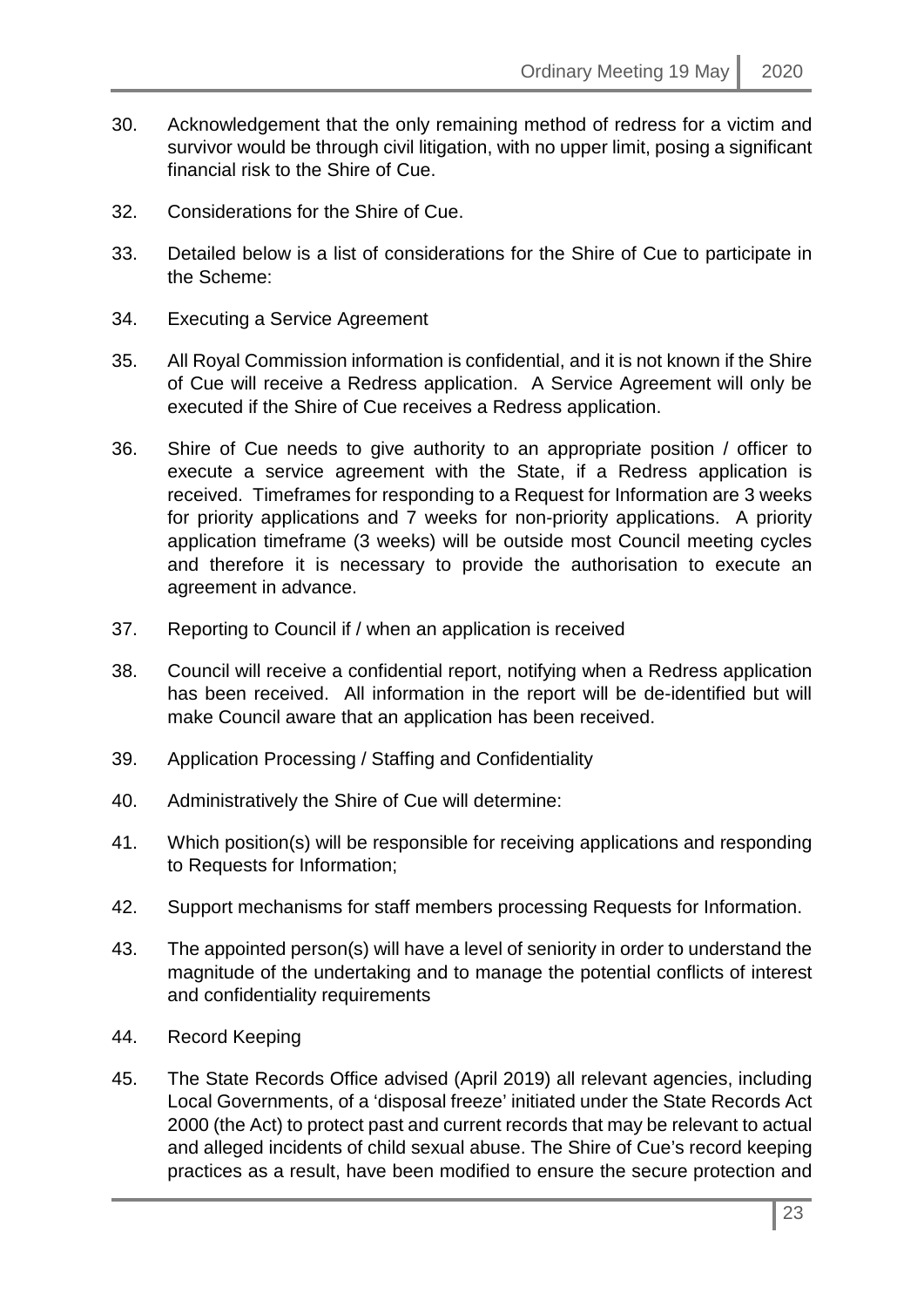retention of relevant records. These records (or part thereof) may be required to be provided to the State's Redress Coordination Unit in relation to a Redress application.

- 46. The Redress Coordination Unit (Department of Justice) is the state record holder for Redress and will keep copies of all documentation and RFI responses. Local Governments will be required to keep their own records regarding a Redress application in a confidential and secure manner, and in line with all requirements in The Act.
- 1. Redress Decisions

The Shire of Cue should note that decisions regarding Redress applicant eligibility and the responsible institution(s), are made by Independent Decision Makers, based on the information received by the applicant and any RFI responses. The State Government and the Shire of Cue do not have any influence on the decision made and there is no right of appeal.

#### **CONSULTATION**

The State, through the Department of Local Government, Sport and Cultural Industries (DLGSC), consulted with the WA local government sector and other key stakeholders on the Royal Commission into Institutional Responses to Child Sexual Abuse (in 2018) and the National Redress Scheme (in 2019).

The consultation throughout 2019 has focused on the National Redress Scheme with the aim of:

- raising awareness about the Scheme;
- identifying whether WA local governments are considering participating in the Scheme;
- identifying how participation may be facilitated; and
- enabling advice to be provided to Government on the longer-term participation of WA local governments.

Between March and May 2019, DLGSC completed consultations that reached 115 out of 137 WA local governments via:

- Webinars to local governments, predominately in regional and remote areas;
- Presentations at 12 WALGA Zone and Local Government Professional WA meetings;
- Responses to email and telephone enquiries from individual local governments.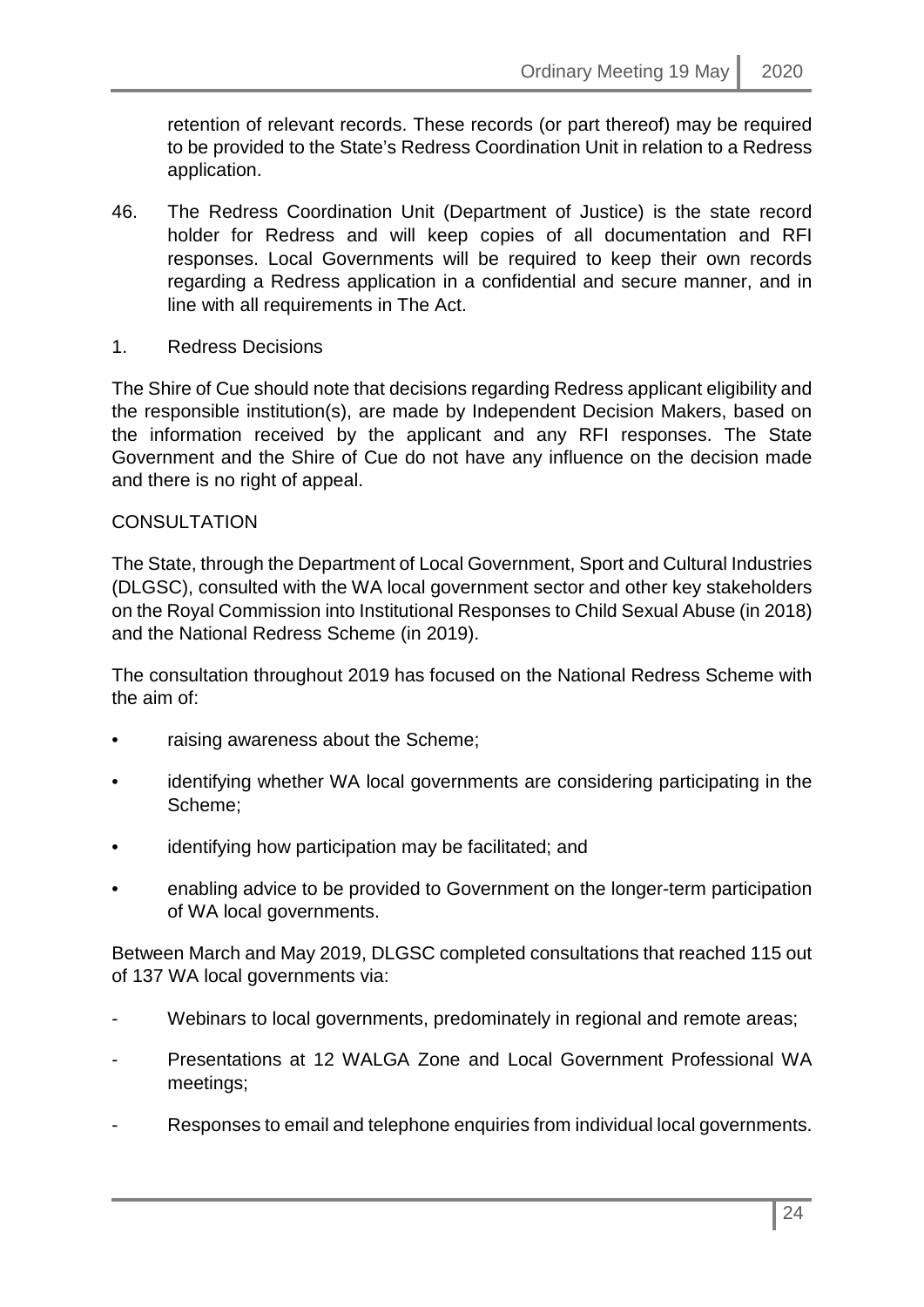It was apparent from the consultations local governments were most commonly concerned about the:

- potential cost of Redress payments;
- availability of historical information;
- capacity of local governments to provide a Direct Personal Response (apology) if requested by Redress recipients;
- process and obligations relating to maintaining confidentiality if Redress applications are received, particularly in small local governments;
- lack of insurance coverage of Redress payments by LGIS, meaning local governments would need to self-fund participation and Redress payments.

LGIS published and distributed an update (April 2019) regarding the considerations and (potential) liability position of the WA local government sector in relation to the National Redress Scheme.

The WALGA State Council meeting on 3 July 2019 recommended that:

1. WA local government participation in the State's National Redress Scheme declaration with full financial coverage by the State Government, be endorsed in principle, noting that further engagement with the sector will occur in the second half of 2019.

2. WALGA continue to promote awareness of the National Redress Scheme and note that local governments may wish to join the Scheme in the future to demonstrate a commitment to the victims of institutional child sexual abuse.

DLGSC representatives presented at a WALGA hosted webinar on 18 February 2020 and presented at all WALGA Zone meetings in late February 2020.

The State's decision, in particular to cover the costs / payments to the survivor, has taken into account the feedback provided by local governments during the consultation detailed above.

#### *Comments:*

This item has been prepared in conformity with a template provided by the WA Local Government Association (WALGA), with the bulk of the research information provided by WALGA. While I consider that the Shire of Cue has very little risk exposure in the National Redress Scheme environment, it is recommended to participate in the scheme to cover the extremely unlikely event of a claim being lodged for an historical act.

A copy of the National Redress Scheme information paper is attached at *Appendix 5*.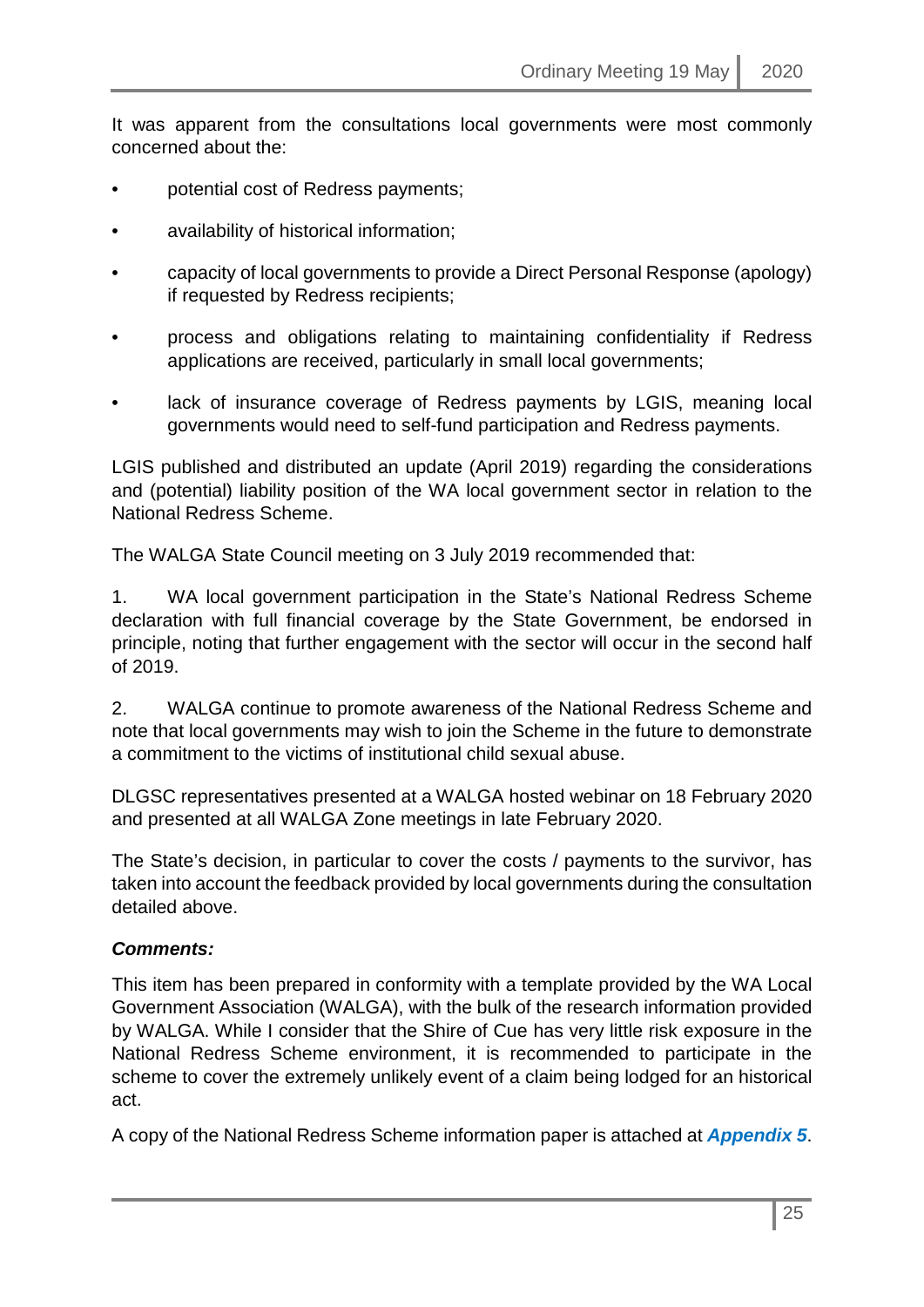# *Statutory Environment:*

The Shire, in agreeing to join the Scheme, is required to adhere to legislative requirements set out in the *National Redress Scheme for Institutional Child Sexual Abuse Act 2018* (Cth).

Authorisation of an appropriately appointed person to execute a service agreement with the State, if a Redress application is received, will be in accordance with s.9.49A(4) of the *Local Government Act 1995*.

### *Policy Implications:*

Nil.

# *Financial Implications:*

The State's decision will cover the following financial costs for local governments:

- Redress monetary payment provided to the survivor;
- Costs in relation to counselling, legal and administration (including the coordination or requests for information and record keeping); and
- Trained staff to coordinate and facilitate a Direct Personal Response (DPR Apology) to the survivor if requested (on a fee for service basis with costs to be covered by the individual local government – see below).

The only financial cost the local government may incur will be the payment of the DPR's, which is on an 'as requested' basis by the survivor. This will be based on the standard service fee of \$3,000 plus travel and accommodation depending on the survivor's circumstances. All requested DPR's will be coordinated and facilitated by the Redress Coordination Unit – Department of Justice.

The State's decision also mitigates a significant financial risk to the local government in terms of waiving rights to future claims. Accepting an offer of redress has the effect of releasing the responsible participating organisation and their officials (other than the abuser/s) from civil liability for instances of sexual abuse and related non-sexual abuse of the person that is within the scope of the Scheme. This means that the person who receives redress through the Scheme, agrees to not bring or continue any civil claims against the responsible participating organisation in relation to any abuse within the scope of the Scheme.

# *Strategic Implications:*

Nil*.*

*Consultation:*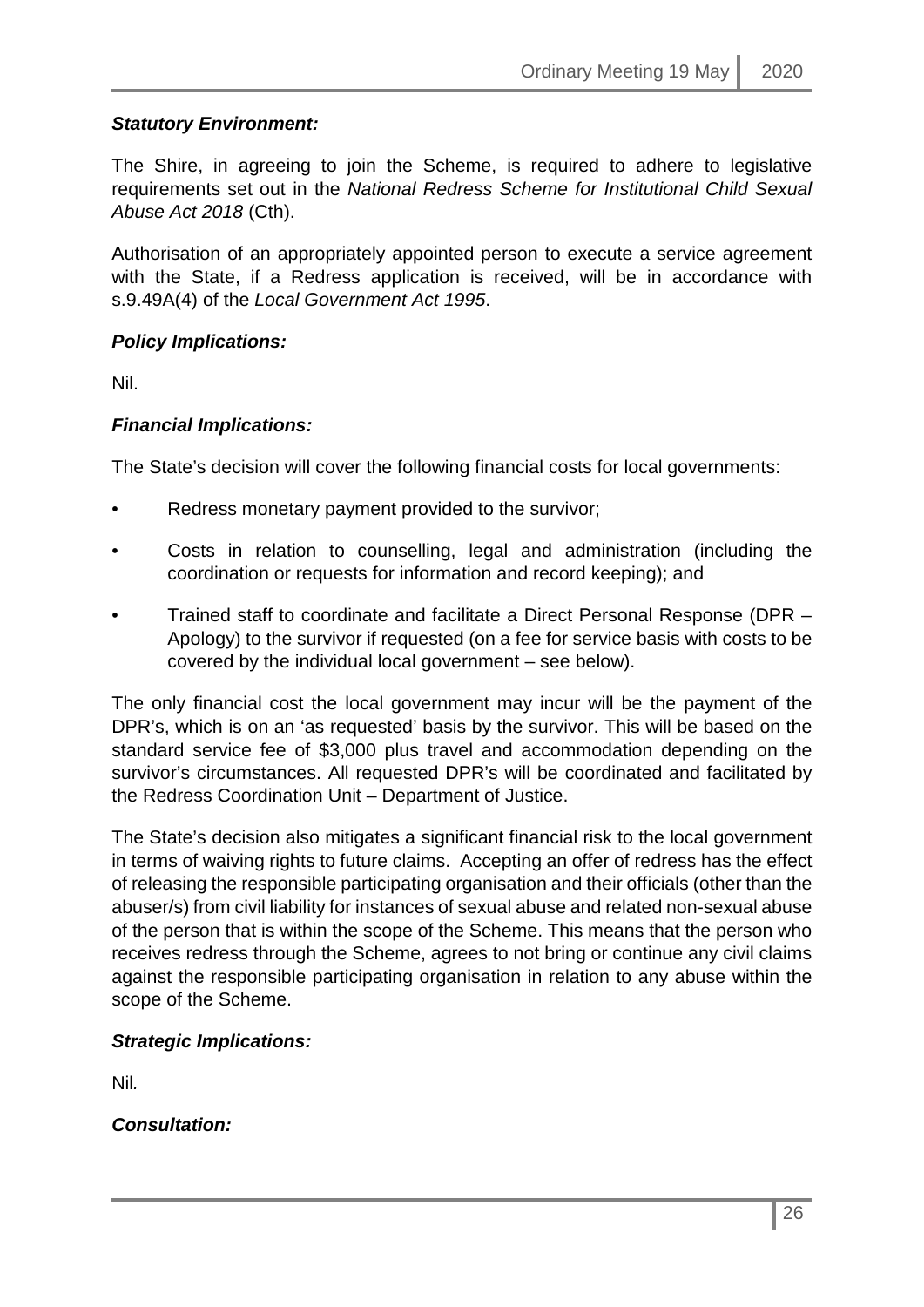The State, through the Department of Local Government, Sport and Cultural Industries (DLGSC), consulted with the WA local government sector and other key stakeholders on the Royal Commission into Institutional Responses to Child Sexual Abuse (in 2018) and the National Redress Scheme (in 2019).

The consultation throughout 2019 has focused on the National Redress Scheme with the aim of:

- raising awareness about the Scheme;
- identifying whether WA local governments are considering participating in the Scheme;
- identifying how participation may be facilitated; and
- enabling advice to be provided to Government on the longer-term participation of WA local governments.

Between March and May 2019, DLGSC completed consultations that reached 115 out of 137 WA local governments via:

- Webinars to local governments, predominately in regional and remote areas;
- Presentations at 12 WALGA Zone and Local Government Professional WA meetings;
- Responses to email and telephone enquiries from individual local governments.

It was apparent from the consultations local governments were most commonly concerned about the:

- potential cost of Redress payments;
- availability of historical information;
- capacity of local governments to provide a Direct Personal Response (apology) if requested by Redress recipients;
- process and obligations relating to maintaining confidentiality if Redress applications are received, particularly in small local governments;
- lack of insurance coverage of Redress payments by LGIS, meaning local governments would need to self-fund participation and Redress payments.

LGIS published and distributed an update (April 2019) regarding the considerations and (potential) liability position of the WA local government sector in relation to the National Redress Scheme.

The WALGA State Council meeting on 3 July 2019 recommended that: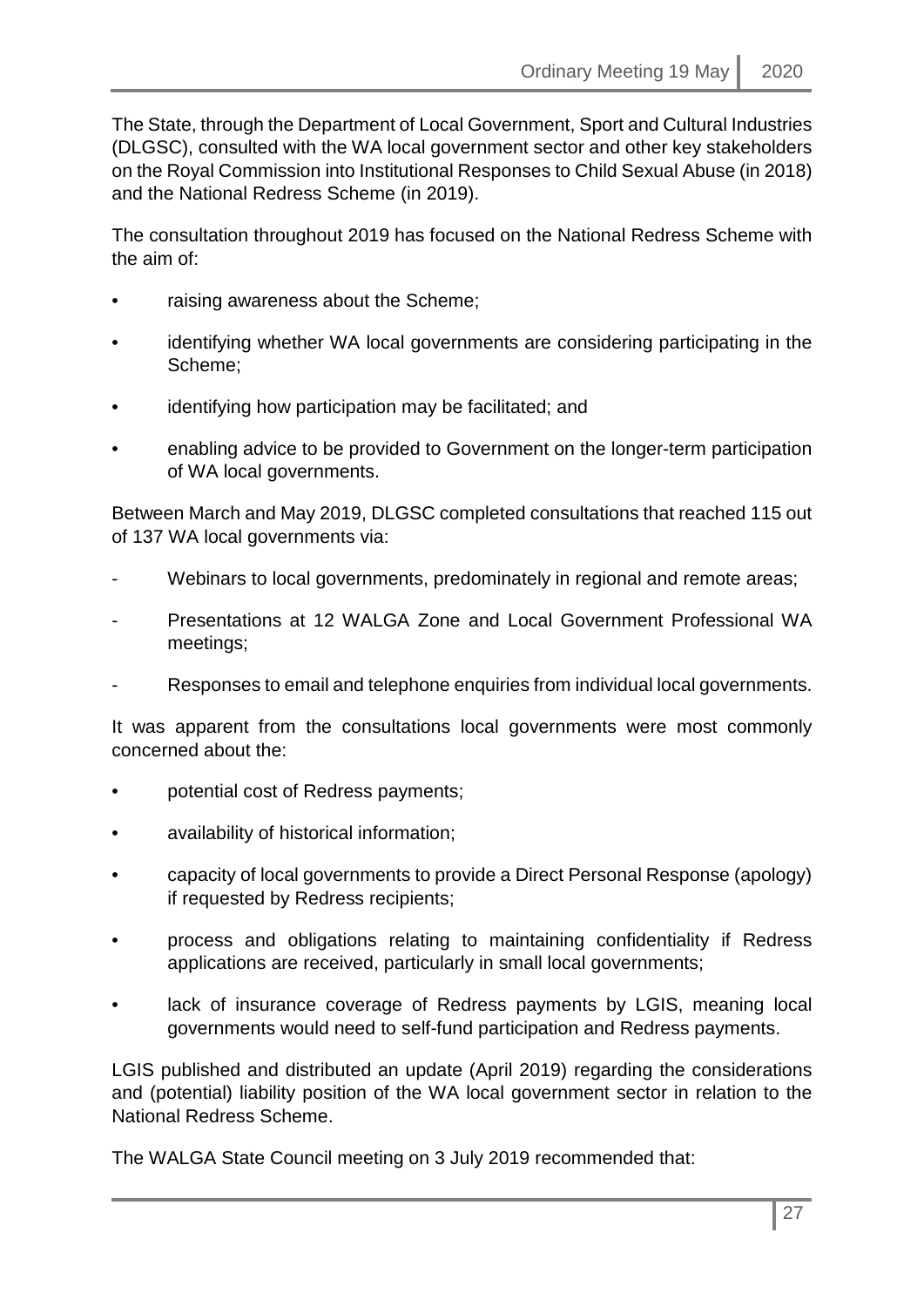- 1. WA local government participation in the State's National Redress Scheme declaration with full financial coverage by the State Government, be endorsed in principle, noting that further engagement with the sector will occur in the second half of 2019.
- 2. WALGA continue to promote awareness of the National Redress Scheme and note that local governments may wish to join the Scheme in the future to demonstrate a commitment to the victims of institutional child sexual abuse.

DLGSC representatives presented at a WALGA hosted webinar on 18 February 2020 and presented at all WALGA Zone meetings in late February 2020.

The State's decision, in particular to cover the costs / payments to the survivor, has taken into account the feedback provided by local governments during the consultation detailed above.

# *Officer's Recommendation:* **Voting Requirement: Simple Majority**

That Council:

- 1) Notes the consultation undertaken and information provided by the Department of Local Government, Sport and Cultural Industries in regarding the National Redress Scheme and the participation of WA local governments;
- 2) Notes that the Shire of Cue will not be included in the WA Government's amended participation declaration (and afforded the associated financial and administrative coverage), unless the Shire makes a specific and formal decision to be included;
- 3) Endorses the participation of the Shire of Cue in the National Redress Scheme as a State Government institution and included as part of the State Government's declaration;
- 4) Grants authority to the CEO to execute a service agreement with the State, if a Redress application is received; and
- 5) Notes that a confidential report will be provided if a Redress application is received by the Shire.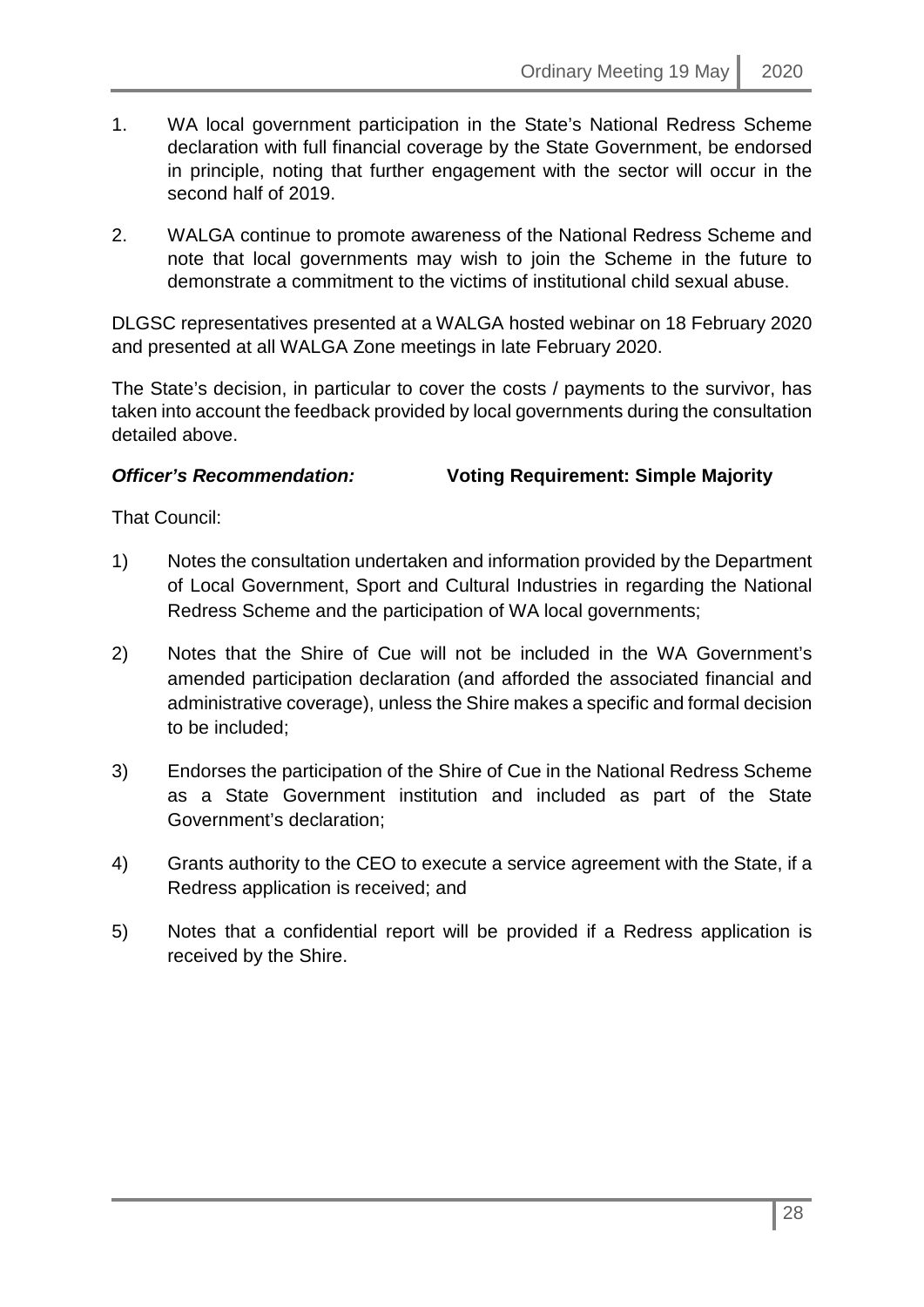*Council Decision: 07052020* **Voting requirement:** Simple Majority

# **MOVED: Cr Spindler SECONDED: Cr Dennis**

That Council:

- 1) Notes the consultation undertaken and information provided by the Department of Local Government, Sport and Cultural Industries in regarding the National Redress Scheme and the participation of WA local governments;
- 2) Notes that the Shire of Cue will not be included in the WA Government's amended participation declaration (and afforded the associated financial and administrative coverage), unless the Shire makes a specific and formal decision to be included;
- 3) Endorses the participation of the Shire of Cue in the National Redress Scheme as a State Government institution and included as part of the State Government's declaration;
- 4) Grants authority to the CEO to execute a service agreement with the State, if a Redress application is received; and
- 5) Notes that a confidential report will be provided if a Redress application is received by the Shire.

# **CARRIED: 6/0**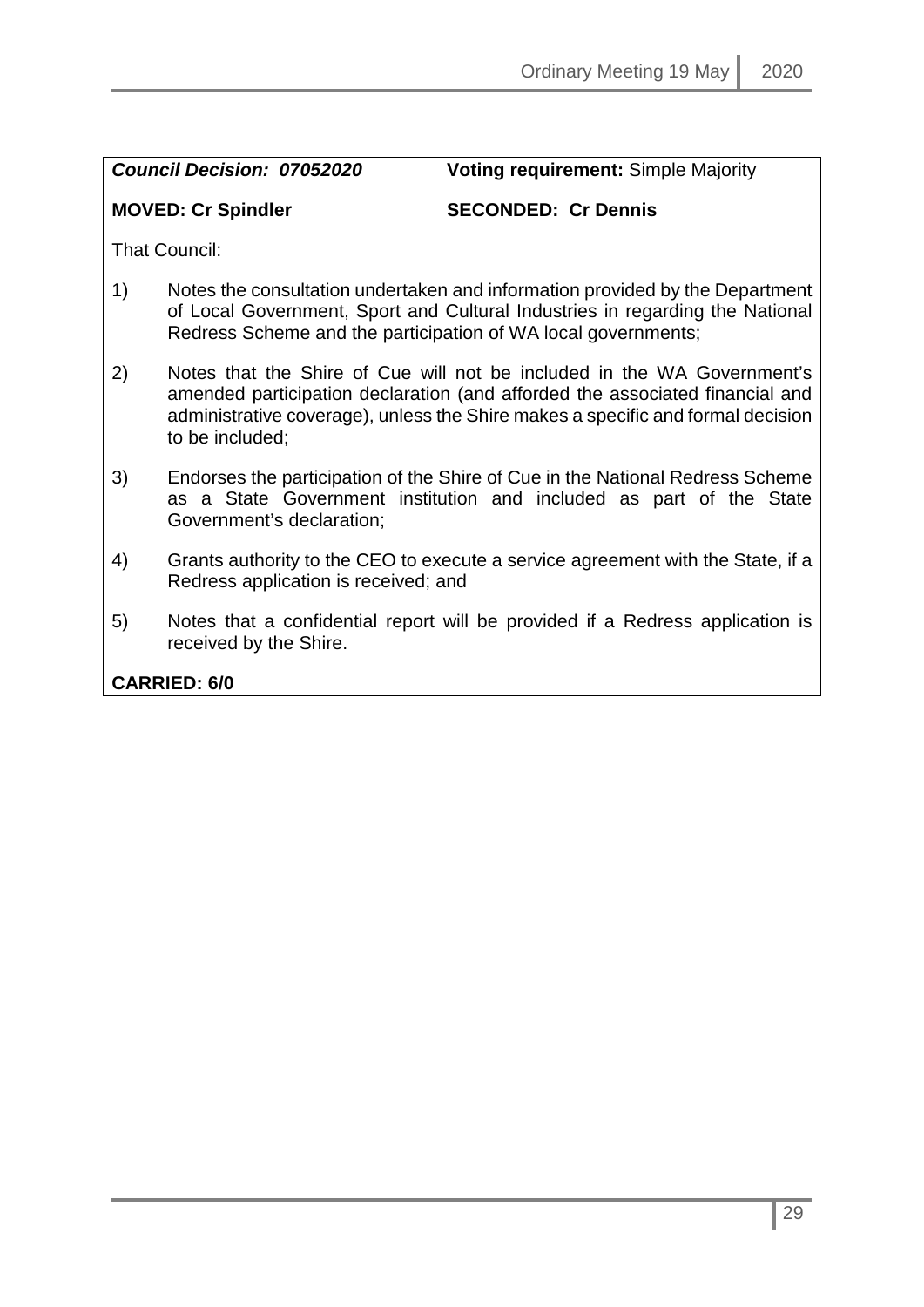# <span id="page-29-0"></span>**11. MOTIONS BY MEMBERS OF WHICH PREVIOUS NOTICE HAS BEEN GIVEN**

Nil

# <span id="page-29-1"></span>**12 MOTIONS FOR CONSIDERATION AT THE NEXT MEETING**

Nil

# <span id="page-29-2"></span>**13. NEW BUSINESS OF AN URGENT NATURE**

Nil

# <span id="page-29-3"></span>**14 MATTERS FOR WHICH THE MEETING MAY BE CLOSED**

*Council Decision: 08052020* **Voting requirement:** Simple Majority

**MOVED: Cr Houghton SECONDED: Cr Spindler**

That the meeting be closed to members of the public to discuss confidential matters.

**CARRIED: 6/0**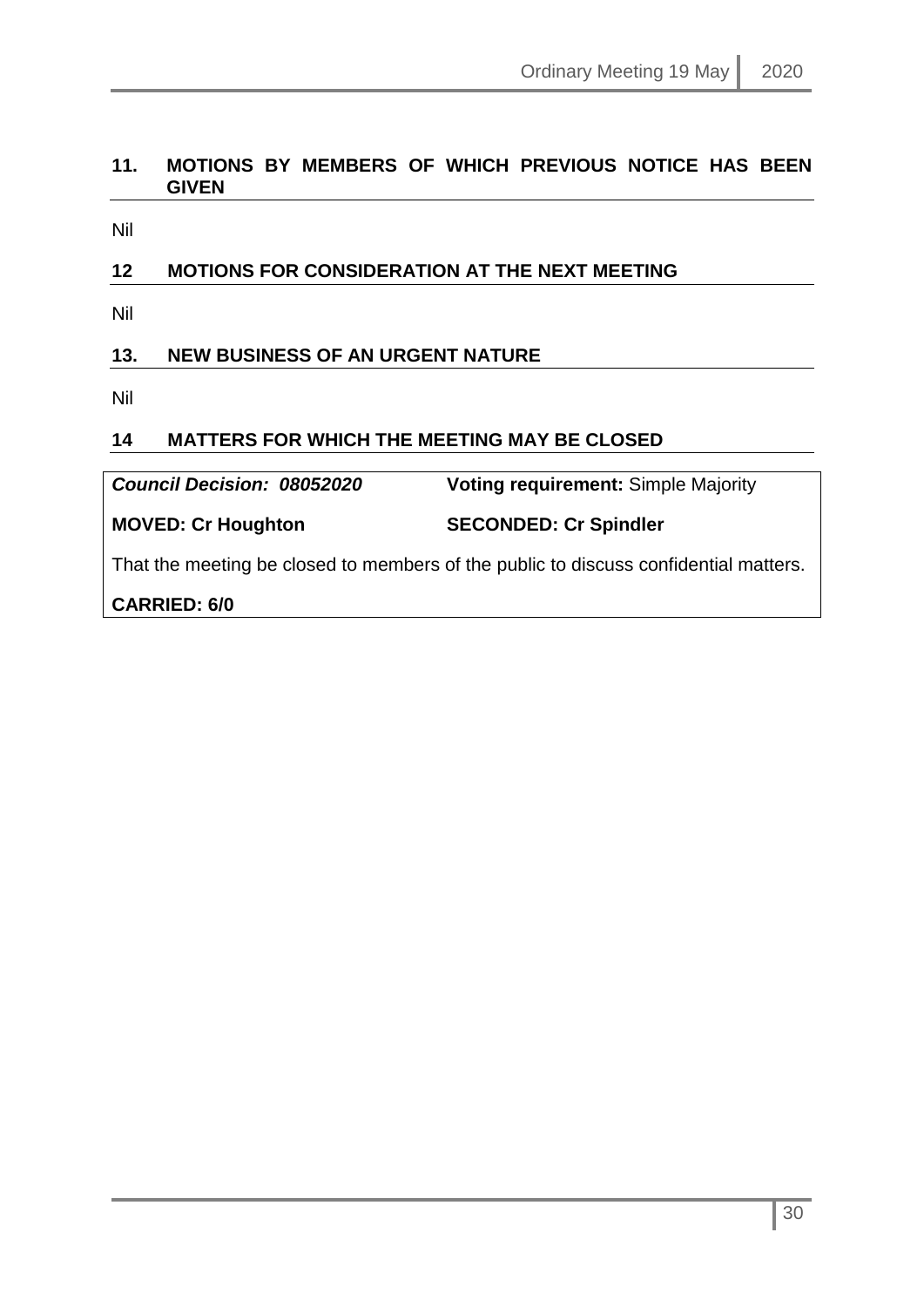# <span id="page-30-0"></span>**14.1 TOWN STREETS RESEALING QUOTES**

| APPLICANT:                  | Shire of Cue                                    |
|-----------------------------|-------------------------------------------------|
| DISCLOSURE OF INTEREST: Nil |                                                 |
| AUTHOR:                     | Richard Towell – Deputy Chief Executive Officer |
| DATE:                       | 15 May 2020                                     |

# *Matters for Consideration:*

Consider quotes for the resealing of Cue Town Streets using ten millimetre microsurfacing slurry seal.

| Council Decision: 08042020                                                            | <b>Voting requirement: Simple Majority</b> |
|---------------------------------------------------------------------------------------|--------------------------------------------|
| <b>MOVED: Cr Dennis</b>                                                               | <b>SECONDED: Cr Hogben</b>                 |
| That Council award the quote for bitumen spray sealing works to Bitutek Pty Ltd.      |                                            |
| <b>Procedural Motion</b>                                                              |                                            |
| <b>MOVED: Cr Houghton</b>                                                             | <b>SECONDED: Cr Dennis</b>                 |
| That council defer this item to the May meeting of Council for further consideration. |                                            |
| <b>CARRIED: 7/0</b>                                                                   |                                            |

*Cr Dennis and Councillor Hogben withdrew motion 08042020.*

| <b>Council Decision: 09052020</b> | <b>Voting requirement: Simple Majority</b>                                     |
|-----------------------------------|--------------------------------------------------------------------------------|
| <b>MOVED: Cr Fitzpatrick</b>      | <b>SECONDED: Cr Spindler</b>                                                   |
|                                   | That Council award the quote for Micro-surfacing Cue Town Streets to Downer FI |

*That Council award the quote for Micro-surfacing Cue Town Streets to Downer EDI Works Pty Ltd.*

#### **CARRIED: 6/0**

*Council Decision: 10052020* **Voting requirement:** Simple Majority

# **MOVED: Cr Fitzpatrick SECONDED: Cr Houghton**

That the meeting be reopened to members of the public.

# **CARRIED: 6/0**